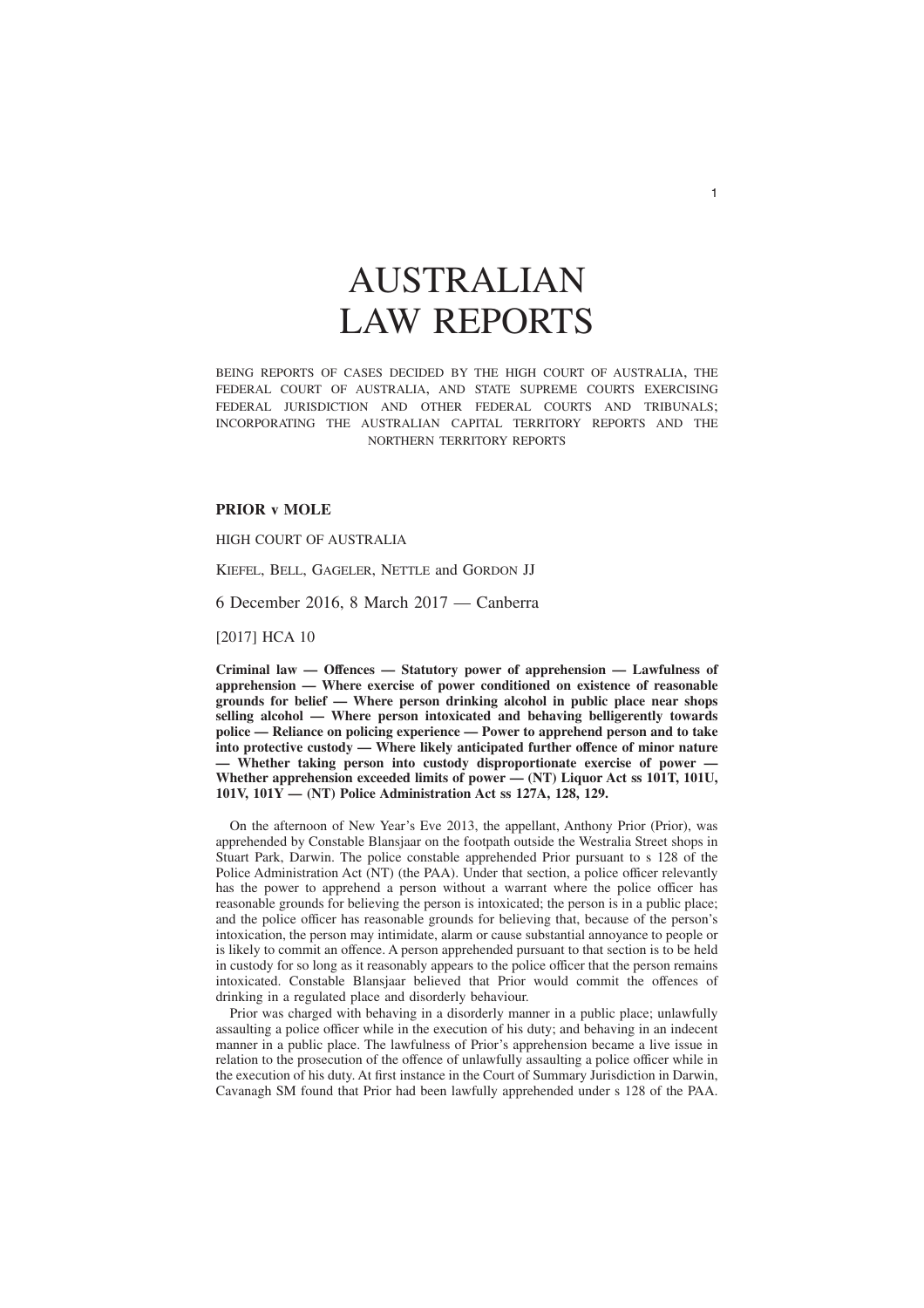The magistrate acquitted Prior of the offence of behaving in a disorderly manner in a public place but convicted him of the other two offences.

In the Supreme Court of the Northern Territory, Southwood J found that Constable Blansjaar had reasonable grounds for believing that Prior was likely to commit the offence of drinking in a regulated place in contravention of s 101U of the Liquor Act (NT) (Liquor Act) but did not have reasonable grounds for believing that, because of his intoxication, Prior might intimidate, alarm or cause substantial annoyance to people. However, his Honour excluded the evidence of the conduct charged as the two offences should be excluded pursuant to s 128 of the Evidence (National Uniform Legislation) Act (NT) on the basis that it had been obtained as a consequence of an impropriety. Southwood J accepted that the police taking Prior into custody was unnecessary and had fallen below the standard of conduct required of those enforcing the law. See *Prior v Mole* [2015] NTSC 65. The Court of Appeal of the Supreme Court of the Northern Territory allowed the appeal against the exclusion of evidence. It further found that Southwood J was correct to find that the prosecution had proven to the criminal standard that Constable Blansjaar had reasonable grounds to believe that Prior was going to commit the offence against s 101U of the Liquor Act. It also found, on the civil standard of proof, that Constable Blansjaar had reasonable grounds for believing that, because of his intoxication, Prior may intimidate, alarm or cause substantial annoyance to people. See *Mole v Prior* (2016) 36 NTLR 171; 304 FLR 418; [2016] NTCA 2. Prior was granted special leave to appeal to the High Court of Australia. 5 10 15

**Held,** per Kiefel, Bell, Nettle and Gordon JJ (Gageler J dissenting), dismissing the appeal:

Per Kiefel and Bell JJ

- (i) At trial, the police constable was not questioned about his policing experience or his assumptions about the conduct of Aboriginal persons. Any inference that the police constable's reliance on his policing experience to cloak racial or other prejudice should be rejected: at [17].
- (ii) It was not irrational for the police constable to take into account observed patterns of human behaviour in predicting the likely behaviour of an individual. The lack of particulars about the police constable's policing experience did not deprive the courts below with the capacity to assess the reasonableness of his belief: at [18], [19]. 30
- (iii) An object of s 128 was the prevention of alcohol-related offences. It was not confined to the prevention of offences punishable by imprisonment. It was within the scope of the power to take Prior into custody in the circumstances of this case. The taking of Prior into custody based on a belief that he was likely to commit an offence which was punishable by no more than forfeiture of alcohol and the issue of a contravention notice was not so disproportionate as to exceed the limits of the power: at [20]. 35

Per Nettle J

- (iv) A police officer may bring previous experience to aid in the detection and policing of past and anticipated offending. Where past experience has indicated that certain circumstances coincide with particular kinds of offending, it is reasonable to infer that the occurrence of similar circumstances entails the possibility of coincident similar offending: at [69].  $40$
- (v) The allegation of racial prejudice on the part of the police constable was not raised at first instance or on appeal to the Supreme Court of the Northern Territory. It was not open to Prior to raise the issue for the first time on further appeal: at [70]. 45
- (vi) It was not correct that the only experience relevant to how Prior might act was how he himself had behaved in the past. It was not necessary for the police constable to identify precisely each fact and circumstance he took into account. It was sufficient for the police constable to outline his past experience and his observations of Prior and the surrounding circumstances: at [72]. 50

25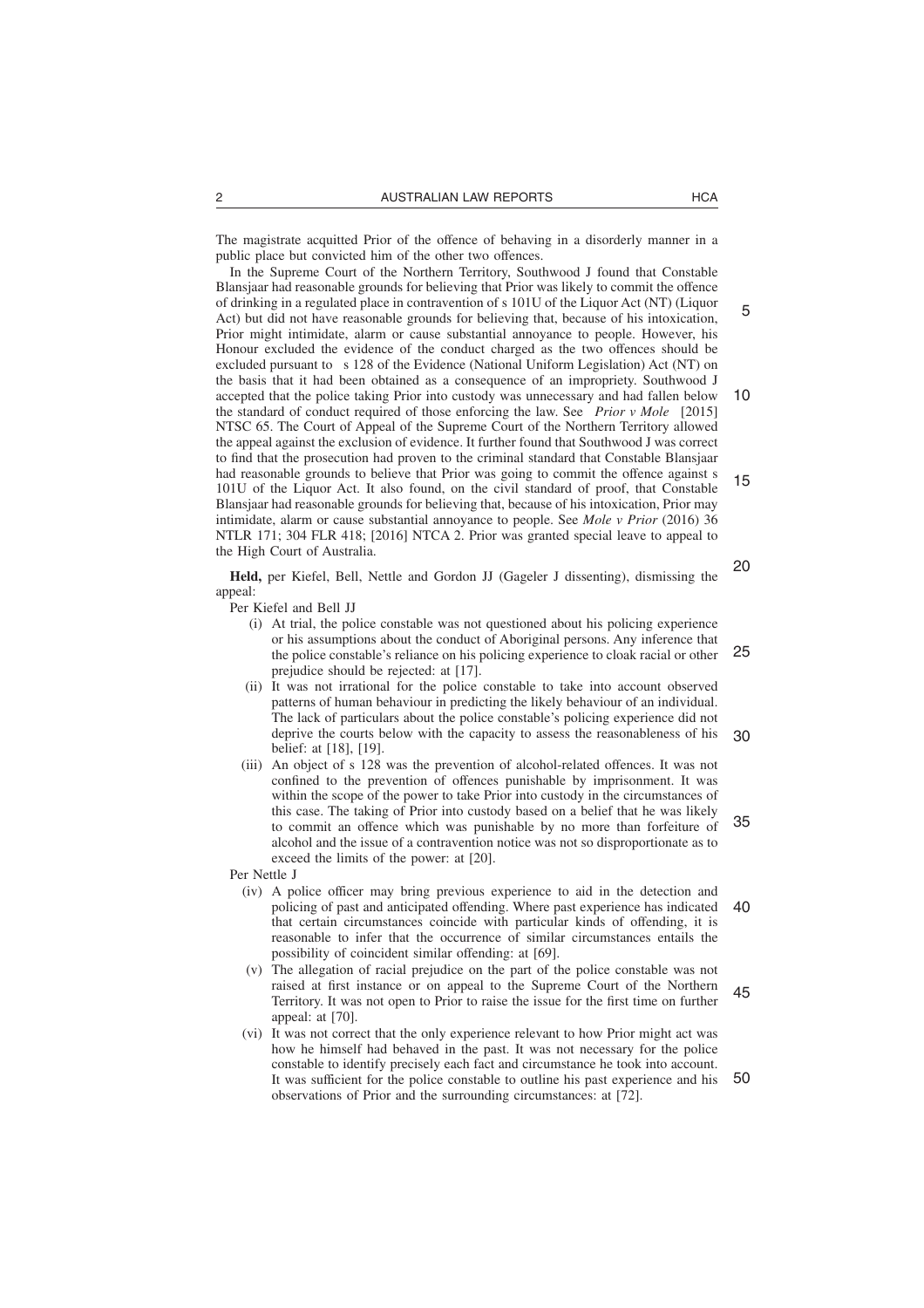(vii) The s 128 was introduced expressly to prevent the commission of alcohol-related offences. It is consistent with that object that, where a police officer finds a person intoxicated in a public place in contravention of the Liquor Act that, unless the person is taken into protective custody, the person may continue to drink there. The exercise of the power in such a way was not disproportionate or otherwise an abuse of power: at [77].

#### Per Gordon J

(viii) The circumstances and matter identified by the police constable would lead a reasonable person to be inclined to accept, rather than reject, the proposition that Prior, because of his intoxication, was likely to commit an offence of drinking alcohol in a regulated placed in contravention of s 101U(1) of the Liquor Act: at [108]–[112].

*George v Rockett* (1990) 170 CLR 104; 93 ALR 483, applied.

- (ix) Issues of racial stereotyping and prejudice as factors affecting the police constable's belief were not put to the police constable at trial: at [114].
- (x) The decision of the police constable to place Prior in custody pursuant to s 128 was based on the police constable's observations and his prior policing experience. The absence of particulars as to the police constable's policing experience was not a valid reason for not relying on that experience. The apprehension of Prior therefore was lawful pursuant to s  $128(1)(c)(iv)$  of the PAA: at [118], [119].
- (xi) There was no evidence upon which a reasonable person would be led to be inclined to accept, rather than reject, the proposition that Prior, because of his intoxication, may intimidate, alarm or cause substantial annoyance to others. Therefore, his apprehension could not have been supported, pursuant to s  $128(1)(c)(iii)$  of the PAA: at [124].

*George v Rockett* (1990) 170 CLR 104; 93 ALR 483, applied.

- (xii) The power to apprehend a person under s 128 of the PAA has protective and preventative purposes. It is conditioned on a number of bases but the seriousness of the likely future offence and the police officer's options to address a person's past behaviour are not among them. The exercise of power in the present case was within the legal limits and was proper: at [130].
- Per Gageler J (dissenting)
- (xiii) The police constable's brief observations of Prior were insufficient to lead a reasonable person to form the belief that Prior might intimidate, alarm or cause substantial annoyance to any member of the public or that Prior was likely to continue to consumer liquor in contravention of s 101U of the Liquor Act. The police constable formed the belief about Prior causing alarm to members of the public based on Prior's anger and abuse but that anger and abuse was directed solely towards members of the police force: at [34], [36], [40], [47].
- (xiv) A reasonable person, observing the behaviour of Prior, may have formed the belief that Prior would purchase more alcohol from a nearby shop and continue drinking. However, the police constable's evidence did not disclose relevant patterns of behaviour. Unless those relevant patterns of behaviour were disclosed, they could not be taken into account when making an independent assessment of the objective circumstances which the police constable considered when forming his belief about Prior: at [42].
- (xv) The police constable's policing experience could not assist in an independent assessment of the objective circumstances which the police constable considered when forming his belief about Prior because there was no explanation as to what the experience was: at [43], [45], [46].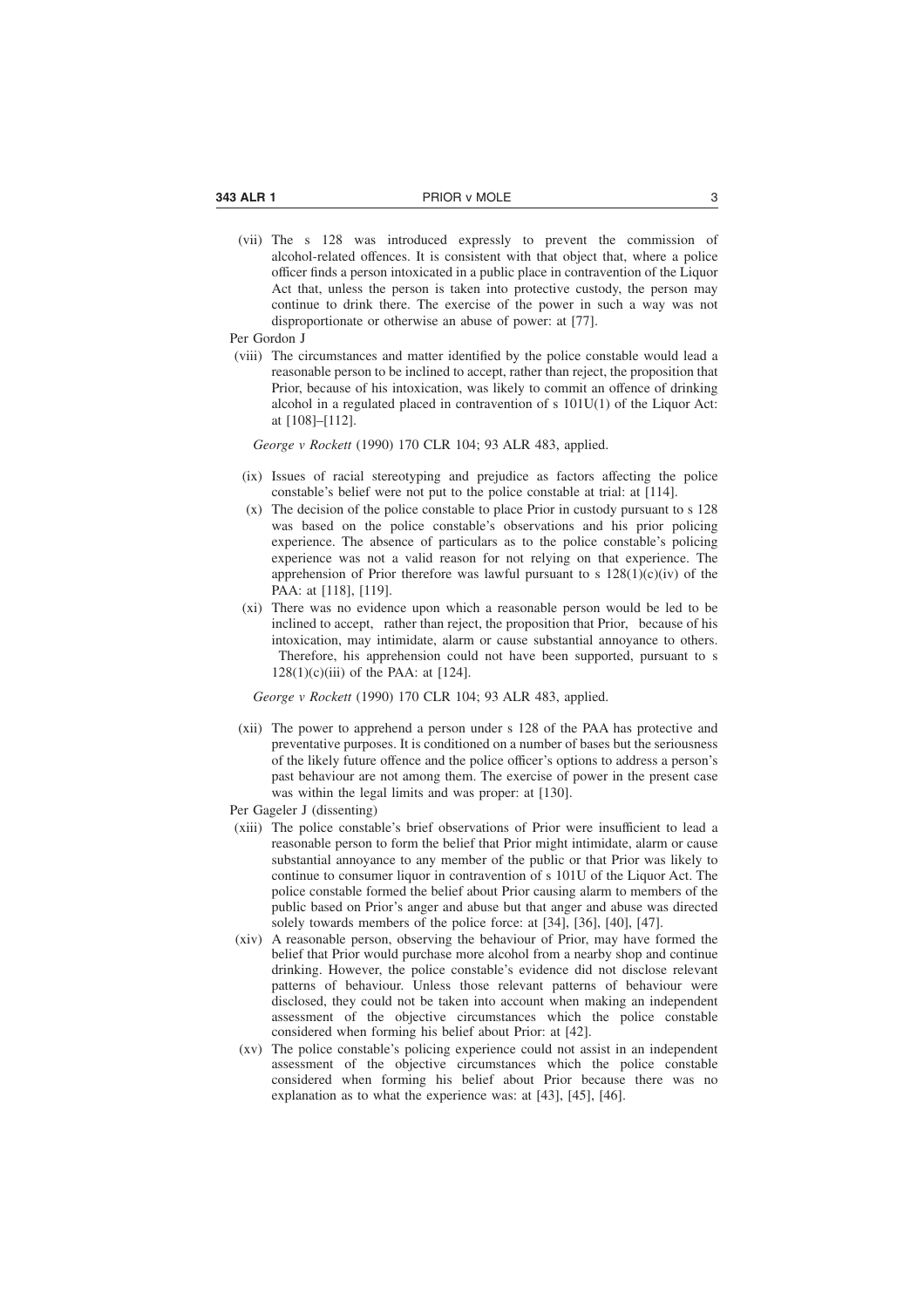#### **Appeal**

This was an appeal against a decision of the Court of Appeal of the Supreme Court of the Northern Territory [*Mole v Prior* (2016) 36 NTLR 171; 304 FLR 418; [2016] NTCA 2] in relation to a person's challenge to the lawfulness of his apprehension pursuant to s 128 of the Police Administration Act (NT).

*B E Walters QC*, *E M Nekvapil* and *F L Batten* instructed by *North Australian Aboriginal Justice Agency* for the appellant (Anthony Prior).

*S L Brownhill SC, Solicitor-General (NT)* and *T J Moses* instructed by *Solicitor for the Northern Territory* for the respondent (Robert Mole). 10

**[1] Kiefel and Bell JJ.** Section 128(1) of the Police Administration Act (NT) (the PAA) confers power on a member of the Police Force of the Northern Territory to apprehend without warrant a person who the member has reasonable grounds for believing is intoxicated (s  $128(1)(a)$ ) and is either in a public place or trespassing on private property (s 128(1)(b)). The power is further conditioned on the member having reasonable grounds for believing that because of the person's intoxication the person: is unable to adequately care for himself or herself and it is not practicable at that time for the person to be cared for by someone else (s  $128(1)(c)(i)$ ); or may cause harm to himself or herself or someone else (s  $128(1)(c)(ii)$ ); or may intimidate, alarm or cause substantial annoyance to people (s  $128(1)(c)(iii)$ ); or is likely to commit an offence  $(s 128(1)(c)(iv))$ . A person who is apprehended under s 128 is to be held in the custody of a member of the Police Force but only for so long as it reasonably appears to the member that the person remains intoxicated.1 15 20 25

**[2]** In the mid-afternoon on New Year's Eve 2013, Mr Prior was apprehended under s 128(1) of the PAA by Constable Blansjaar on the footpath outside the Westralia Street shops, in Stuart Park. Constable Blansjaar believed that Mr Prior was intoxicated in a public place and, because of his intoxication, that Mr Prior might intimidate, alarm or cause substantial annoyance to people and that it was likely that he would commit an offence. The offences that Constable Blansjaar believed it was likely that Mr Prior would commit involved drinking in a regulated place or disorderly behaviour. 30 35

**[3]** In the Supreme Court of the Northern Territory, Southwood J found that Constable Blansjaar had reasonable grounds for his belief that Mr Prior was likely to commit the offence of drinking at a regulated place contrary to s 101U(1) of the Liquor Act (NT) ("the Liquor Act offence").2 The Court of Appeal of the Supreme Court of the Northern Territory (Riley CJ, Kelly and Hiley JJ) upheld that finding.3 By grant of special leave, Mr Prior appeals to this Court. 40

5

45

<sup>1.</sup> Section 129(1) of the PAA. In the case of a person who has been taken into custody under s 128 and who is in custody after midnight and before half past 7 o'clock in the morning on that day, s 129(3) provides that the person may be held in custody until half past 7 o'clock in the morning of that day notwithstanding that the person is no longer intoxicated. Section 131(1) authorises the member of the police force in whose custody a person is held under s 128 to release the person at any time into the care of a person who the member reasonably believes is a person capable of taking adequate care of the person.

<sup>2.</sup> *Prior v Mole* [2015] NTSC 65 (*Prior*) at [36].

<sup>3.</sup> *Mole v Prior* (2016) 36 NTLR 171; 304 FLR 418; [2016] NTCA 2 (*Mole*) at [69]–[70].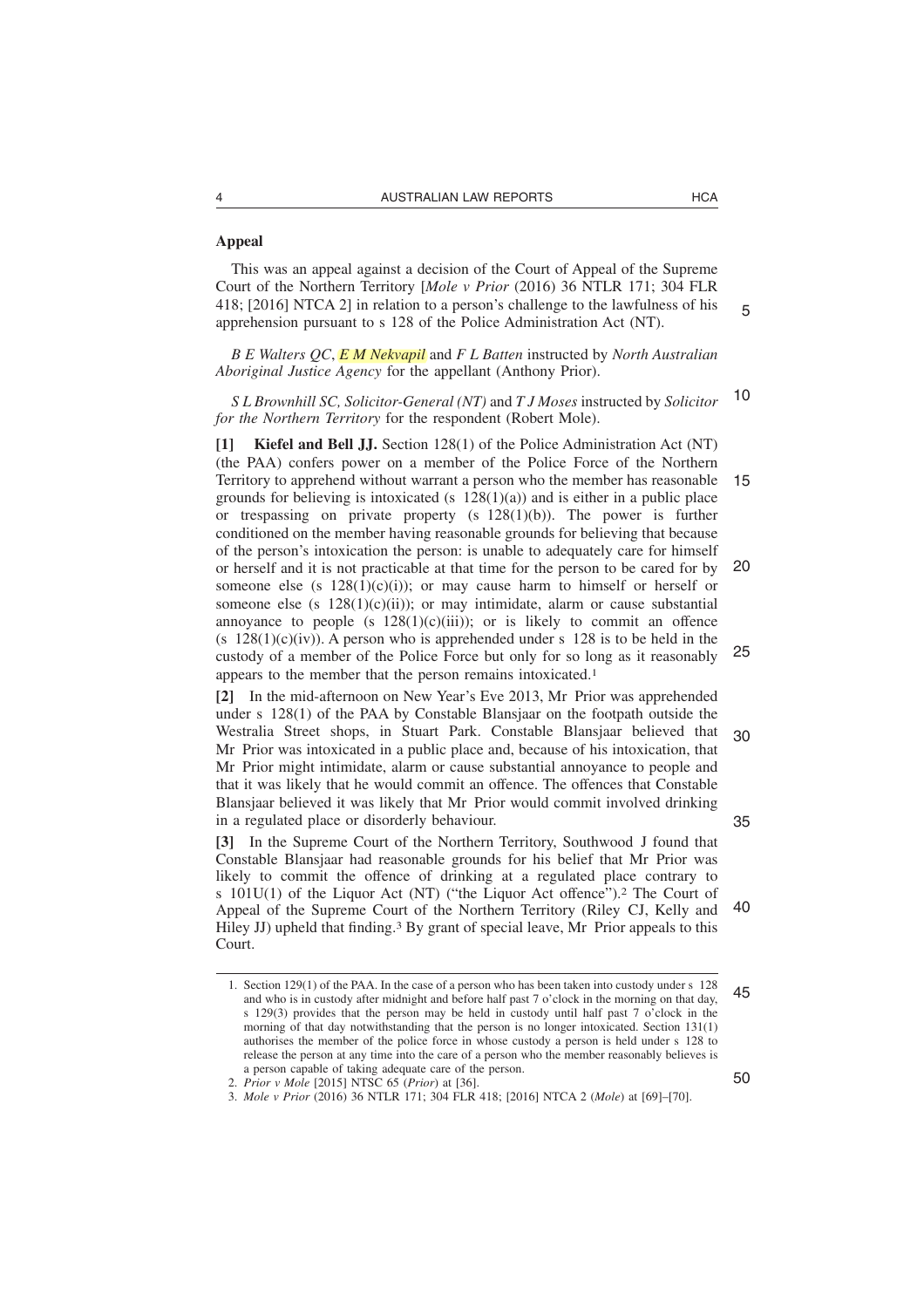**[4]** The principles governing the exercise of a power that is conditioned on the existence of reasonable grounds for belief are not in question.4 The lawful exercise of the power conferred by s 128(1) required that Constable Blansjaar in fact hold each of the beliefs referred to in subs  $(1)(a)$  and  $(b)$  and one or more of the beliefs referred to in subs  $(1)(c)$  and that the facts and circumstances known to Constable Blansjaar constituted objectively reasonable grounds for those beliefs. Proof of the latter requires that those facts and circumstances be sufficient to induce in the mind of a reasonable person a positive inclination towards acceptance of the subject matter of the belief. This is not to say that it requires proof on the civil standard of the existence of that matter. Facts and circumstances that suffice to establish the reasonable grounds for a belief may include some degree of conjecture.5

**[5]** It is common ground that Constable Blansjaar in fact held each belief and that there existed reasonable grounds for his belief that Mr Prior was intoxicated and that Mr Prior was in a public place. Mr Prior contends that the Court of Appeal erred in holding that Constable Blansjaar had reasonable grounds for his belief that, because of his intoxication, Mr Prior was likely to commit the Liquor Act offence in circumstances in which Constable Blansjaar knew nothing of Mr Prior's background and based his belief at least in part on his policing experience. For the reasons to be given, we consider that it was open in law to find that Constable Blansjaar had reasonable grounds for his belief.

#### **Procedural history**

**[6]** The lawfulness of Mr Prior's apprehension arises in circumstances in which, after being taken into custody as an intoxicated person pursuant to s 128(1) of the PAA, Mr Prior engaged in conduct which led to him being arrested and charged with three criminal offences: behave in a disorderly manner in a public place (offence (i));6 unlawfully assault a police officer, Sergeant O'Donnell, whilst in the execution of his duty (offence  $(ii)$ );<sup>7</sup> and behave in an indecent manner in a public place (offence (iii)).8 All three offences were tried before the Court of Summary Jurisdiction in Darwin (Cavanagh SM). Proof of offence (ii) required the prosecution to establish beyond reasonable doubt that Sergeant O'Donnell was acting in the execution of his duty at the time of the assault. At that time, Sergeant O'Donnell was placing Mr Prior in the rear of a police vehicle following Constable Blansjaar's decision to take Mr Prior into custody under s 128 of the PAA. Mr Prior argued that the prosecution had not proved that his apprehension was lawful. Relying on the same claimed illegality, Mr Prior submitted that evidence of the conduct charged in offences (i) and (iii) should be excluded in the exercise of the discretion conferred by s 138 of the Evidence (National Uniform Legislation) Act (NT) (the Evidence Act).9

<sup>4.</sup> *George v Rockett* (1990) 170 CLR 104; 93 ALR 483 (*George*).

<sup>5.</sup> *George* at CLR 116; ALR 491.

<sup>6.</sup> Section 47(a) of the Summary Offences Act (NT).

<sup>7.</sup> Section 189A of the Criminal Code (NT).

<sup>8.</sup> Section 47(a) of the Summary Offences Act (NT).

<sup>9.</sup> Section 138(1) of the Evidence Act provides that evidence that was obtained (a) improperly or in contravention of an Australian law; or (b) in consequence of an impropriety or of a contravention of an Australian law, is not to be admitted unless the desirability of admitting the evidence outweighs the undesirability of admitting evidence that has been obtained in the way in which the evidence was obtained.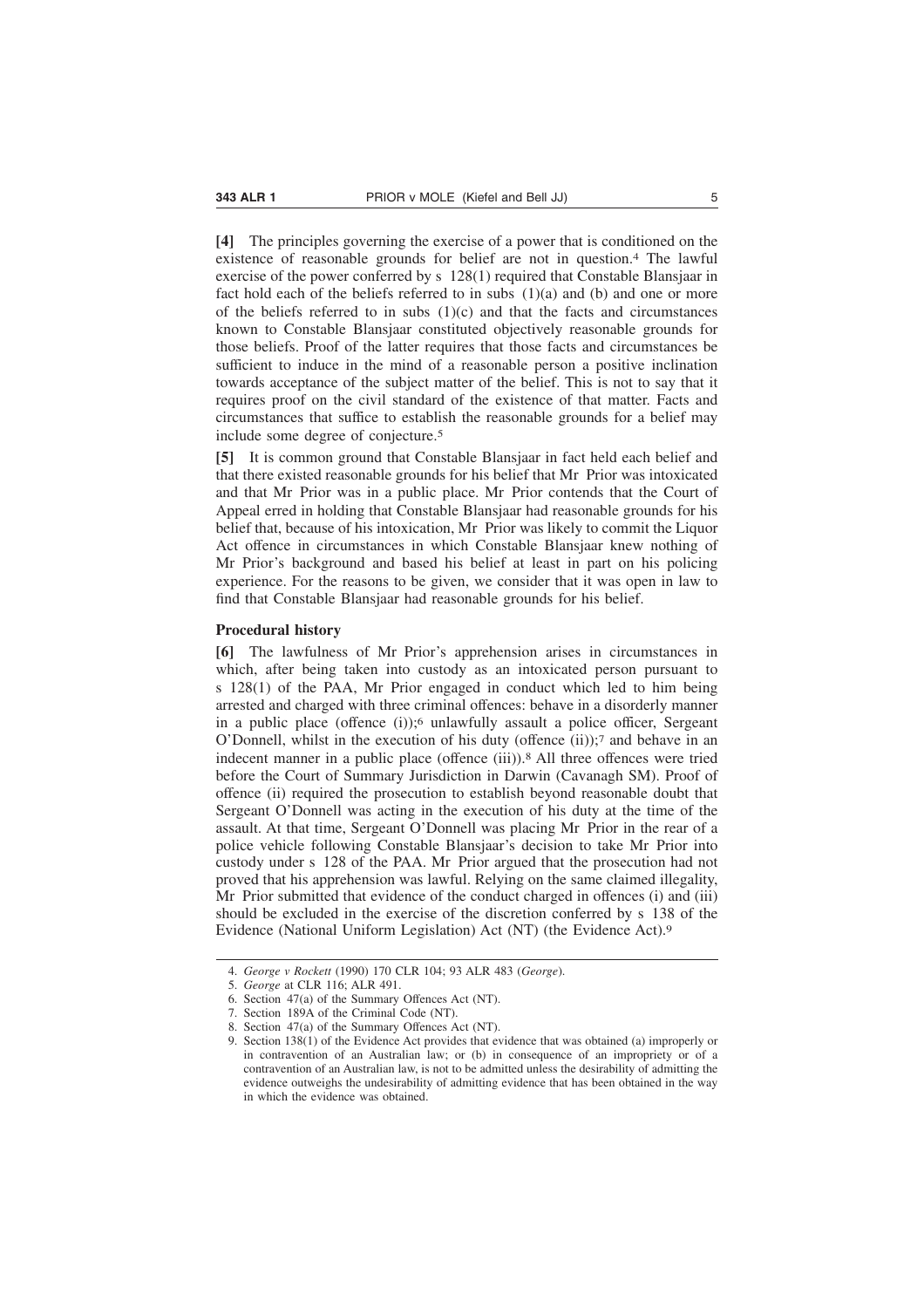**[7]** Cavanagh SM found that Mr Prior had been lawfully apprehended under s 128 of the PAA. Mr Prior was convicted of offences (ii) and (iii). Cavanagh SM was not satisfied that the prosecution had proved that Mr Prior behaved in a disorderly manner and he was acquitted of offence (i). On appeal in the Supreme Court,<sup>10</sup> Southwood J was satisfied beyond reasonable doubt that there were reasonable grounds for Constable Blansjaar's belief that, because of his intoxication, Mr Prior was likely to commit the Liquor Act offence. Proof of the belief sufficed to establish the lawfulness of Mr Prior's apprehension and to remove any doubt that Sergeant O'Donnell was acting in the execution of his duty at the time of the assault charged as offence (ii). His Honour was not satisfied on the criminal standard that there were reasonable grounds for Constable Blansjaar's belief that because of his intoxication Mr Prior might intimidate, alarm or cause substantial annoyance to people.11 10

**[8]** Mr Prior relied on a new argument for discretionary exclusion of evidence before Southwood J. Mr Prior argued that even if his apprehension was lawful and the evidence of the conduct charged as offences (ii) and (iii) was not obtained in consequence of a contravention of Australian law it should nonetheless be excluded under s 138 of the Evidence Act because it had been obtained in consequence of an impropriety. The action of the police in taking Mr Prior into custody was said to have been unnecessary and to fall below the minimum standard of conduct required of those charged with enforcing the law.12 This argument succeeded before Southwood J.13 That acceptance was the subject of the prosecution's successful appeal to the Court of Appeal.14 The Court of Appeal's conclusion that evidence of the conduct charged in offences (ii) and (iii) should not have been excluded on the ground that it was obtained in *consequence of an impropriety* is not the subject of this appeal. 15 20  $25$ 

**[9]** This appeal is from the Court of Appeal's dismissal of Mr Prior's amended notice of contention, which sought to support Southwood J's orders acquitting him of both offences on two additional grounds. The first ground contended that the evidence did not establish on the criminal standard that there were reasonable grounds for Constable Blansjaar's belief that Mr Prior was likely to commit the Liquor Act offence.15 The second ground was directed to the discretionary exclusion of the evidence of each offence as having been obtained in *consequence of a contravention of Australian law*. Mr Prior contended that he had discharged the onus of proving, on the civil standard, that Constable Blansjaar did not have reasonable grounds for his belief under s  $128(1)(c)(iii)$  or s  $128(1)(c)(iv).$ <sup>16</sup> 30 35

**[10]** The Court of Appeal considered that it was clearly established on the civil standard that Constable Blansjaar had reasonable grounds for his belief under s  $128(1)(c)(iii)$  that because of his intoxication Mr Prior may intimidate, alarm 40



<sup>10.</sup> *Prior* at [36]. The appeal was brought under s 163(1)(b) of the Justices Act (NT), which confers a right of appeal on a matter or question of fact, law or both fact and law. The Justices Act has since been renamed by s 5 of the Local Court (Repeals and Related Amendments) Act 2016 (NT) as the Local Court (Criminal Procedure) Act (NT). 45

<sup>11.</sup> *Prior* at [37].

<sup>12.</sup> *Prior* at [45].

<sup>13.</sup> *Prior* at [70]–[72].

<sup>14.</sup> *Mole* at [14].

<sup>15.</sup> *Mole* at [64].

<sup>16.</sup> *Mole* at [64].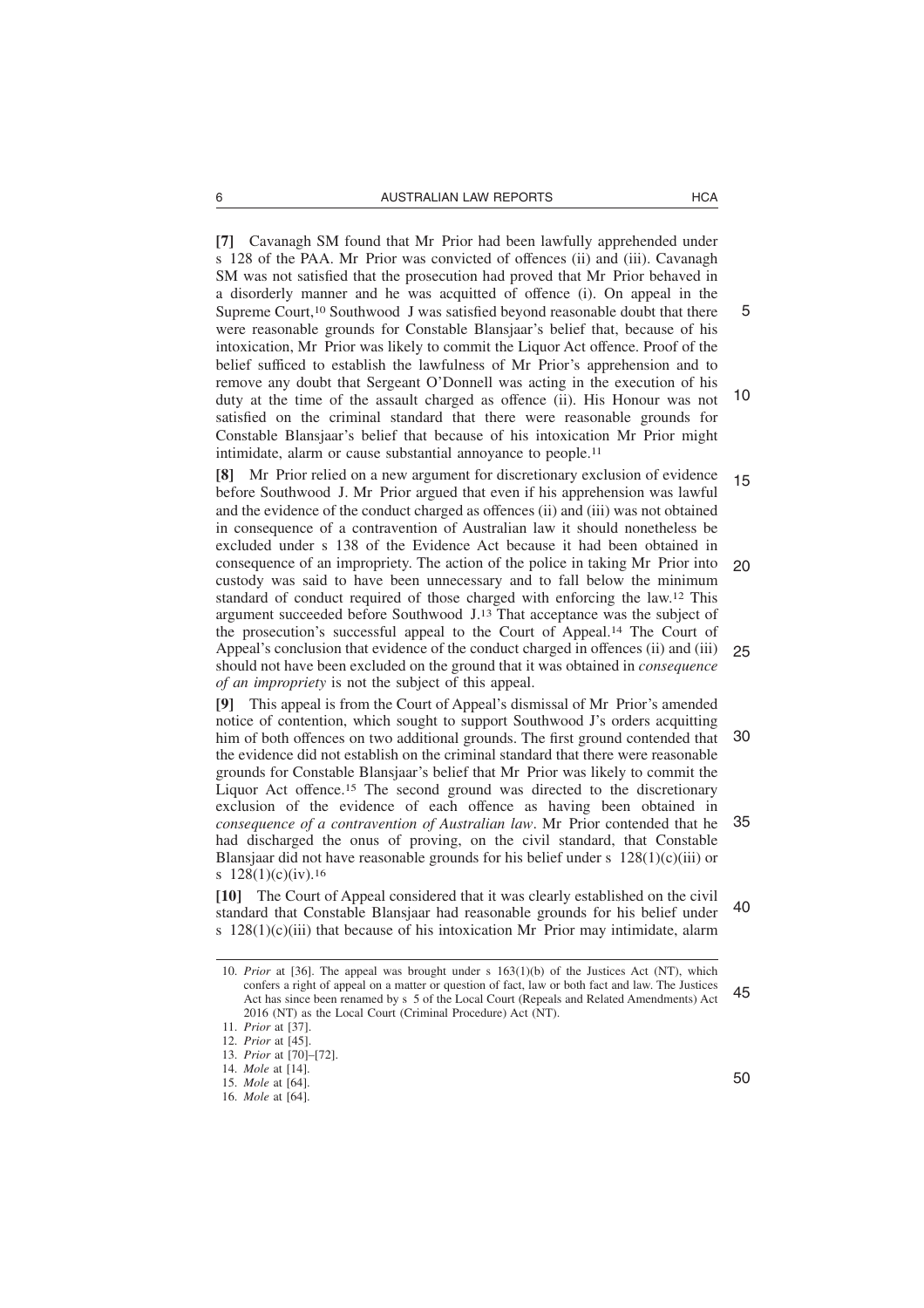or cause substantial annoyance to people.17 It did not determine whether the prosecution had proved the existence of reasonable grounds for that belief on the criminal standard for the purposes of proof of offence (ii). The Court of Appeal was satisfied that Southwood J had been right to hold that the prosecution had proved on the criminal standard that Constable Blansjaar had reasonable grounds for belief in the likely commission of the Liquor Act offence.18 The question that is determinative of the appeal in this Court is whether, in law, it was open to the Court of Appeal to find that the facts and circumstances known to Constable Blansjaar provided reasonable grounds for his belief that because of Mr Prior's state of intoxication it was likely that Mr Prior would continue drinking alcohol in the street outside the Westralia Street shops, thereby committing the Liquor Act offence.

**[11]** Evidence of the facts and circumstances leading up to the decision to apprehend Mr Prior was given by Constable Fuss and Constable Blansjaar. Cavanagh SM found both officers to be credible and reliable witnesses. Cavanagh SM's reasons were brief and did not include findings as to the precise sequence of events. The appeal to the Supreme Court, by way of rehearing, was conducted on the transcript of the proceedings and the exhibits admitted into evidence in the Court of Summary Jurisdiction.19 Southwood J made detailed factual findings which were accepted by the Court of Appeal. Those findings are set out in Gordon J's reasons and need not be repeated here. Some of Mr Prior's submissions in this Court amounted to an invitation to depart from the concurrent findings below, as with the submission that Mr Prior was apprehended before the incident involving children being placed in a car occurred. That invitation should be resisted and the question of principle determined on the basis of Southwood J's factual findings.

**[12]** Southwood J's conclusion that there were reasonable grounds for Constable Blansjaar's belief that, because of his state of intoxication, Mr Prior would commit the Liquor Act offence took into account that alcohol was readily available for purchase at the Westralia Street location and that Mr Prior had been drinking alcohol in company with others in that location before the arrival of the police.20 In particular, it took into account that the arrival of the police did not cause Mr Prior to change his behaviour. Mr Prior behaved in a belligerent and defiant manner towards the police and in their presence sat back on a ledge outside the shops and picked up a container of red wine.21

**[13]** The Court of Appeal upheld Southwood J's finding largely on the strength of his Honour's analysis. In this Court Mr Prior repeats a criticism of that analysis which was rejected by the Court of Appeal. He points to the lack of evidence that he had the means to purchase more alcohol and he submits that his evident state of intoxication made it less likely that he would continue drinking alcohol following the confiscation of his wine. It is said to have been less likely because the Liquor Act (NT) makes it an offence for a licensee or the employee of a licensee to supply liquor to a person who is intoxicated.22 The Court of Appeal rejected these arguments, observing that it should not be assumed that

<sup>17.</sup> *Mole* at [62].

<sup>18.</sup> *Mole* at [75].

<sup>19.</sup> *Prior* at [5].

<sup>20.</sup> *Prior* at [26].

<sup>21.</sup> *Prior* at [26].

<sup>22.</sup> Section 102 of the Liquor Act (NT).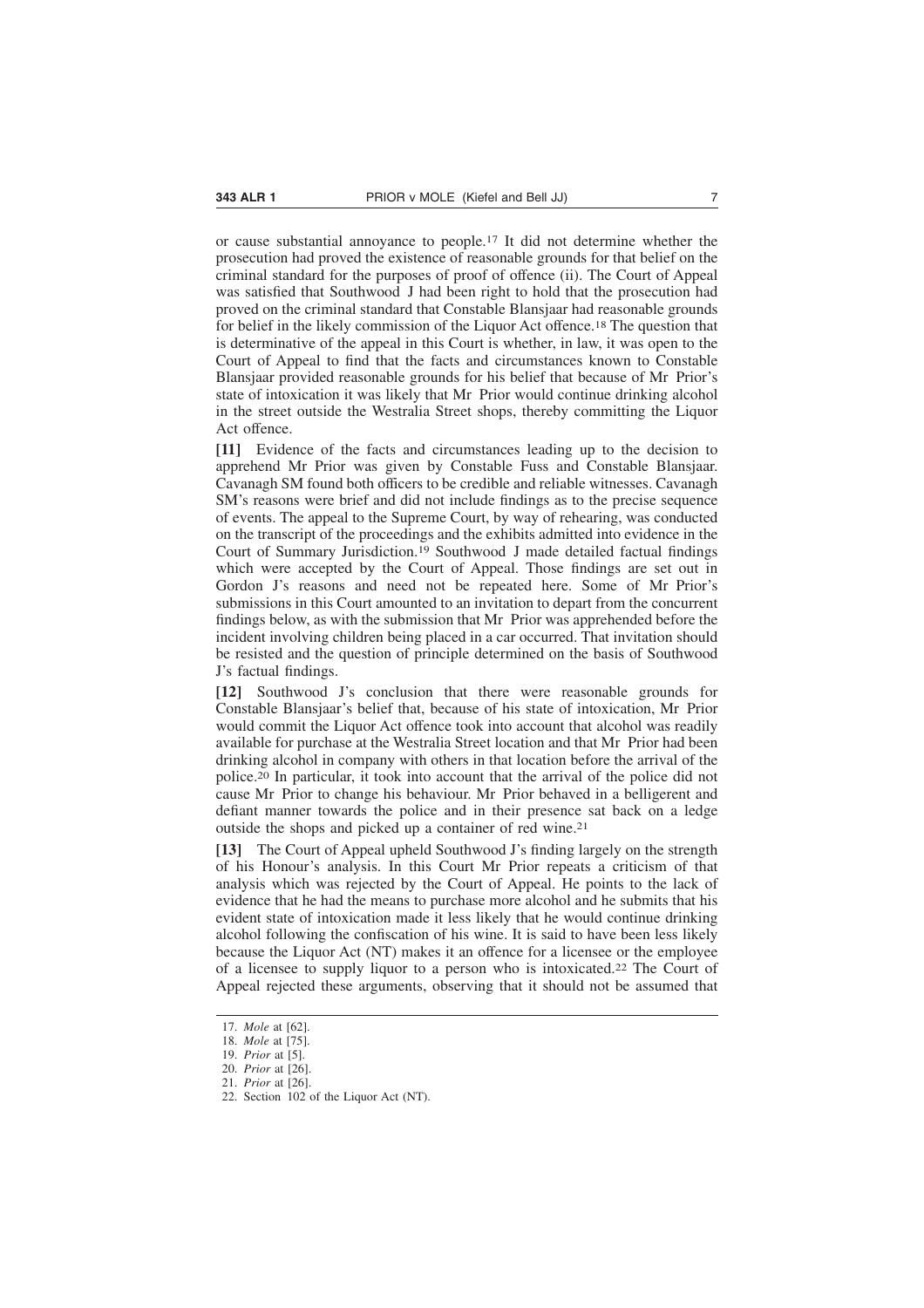Mr Prior would have had to purchase alcohol himself.23 Their Honours considered that Constable Blansjaar had reasonable grounds for believing that Mr Prior would continue to drink on the footpath outside the Westralia Street shops irrespective of how he obtained the alcohol.24

# **Reliance on policing experience**

**[14]** The error which Mr Prior contends vitiates the Court of Appeal's finding is the holding that:25

Constable Blansjaar was also entitled to, and did, rely upon his experience of more than 12 years as a police officer and his dealings with people displaying similar behaviour to that displayed by [Mr Prior]. 10

**[15]** The Court of Appeal's reference was to an answer given by Constable Blansjaar in cross-examination. It was put to Constable Blansjaar that he had no reason to think that it would not have been effective to tell Mr Prior to stop drinking and that he was not allowed to drink alcohol on the footpath outside the Westralia Street shops. Constable Blansjaar rejected this proposition, saying "[m]y experience as a police officer tells me that there's a good chance if we left he would simply purchase more alcohol at the bottle shop 20 metres away and continue drinking." Constable Blansjaar stated that his belief in this respect also took into account Mr Prior's "general demeanour" and his behaviour, which was "very telling". There the matter was left. Both Constable Fuss and Constable Blansjaar had earlier given evidence of Mr Prior's demeanour and behaviour. **[16]** Mr Prior's argument is that an "undifferentiated pool of experience" about other people cannot provide a reasonable ground for a belief about how a person, of whom the police officer has no knowledge, is likely to behave. There are two strands to the argument. The broad strand asserts that a police officer's experience of others cannot rationally bear on whether a particular individual, because of his or her intoxication, is likely to commit an offence. The narrower strand accepts that a police officer's experience may inform his or her belief but contends that the court cannot assess the reasonableness of the grounds for the belief unless the experience is particularised. It is said that, absent particularisation, the court cannot exclude the possibility that "arbitrary assumptions" are at play. The submission is apt to suggest that the experience on which Constable Blansjaar relied may have been based upon arbitrary assumptions about the behaviour of Aboriginal persons. 15 20 25 30 35

**[17]** That submission does not take account of the conduct of the proceedings below. The cross-examiner did not raise with Constable Blansjaar the features of his policing experience or Mr Prior's general demeanour or behaviour on which Constable Blansjaar's belief in the likely commission of the Liquor Act offence was based. It was not put to Constable Blansjaar that he acted on the basis of assumptions about the conduct of Aboriginal persons. It was not put to Constable Blansjaar that the decision to apprehend Mr Prior was a reaction to his offensive gesture or abuse of the police. The evidence that the initial response of the police to Mr Prior's conduct in drinking alcohol in a regulated place and making the offensive gesture was to issue him with an infringement notice was unchallenged. Any invitation to infer that Constable Blansjaar's reliance on his policing experience may have cloaked racial or other prejudice should not be accepted. 40 45

5

<sup>23.</sup> *Mole* at [70].

<sup>24.</sup> *Mole* at [70].

<sup>25.</sup> *Mole* at [74].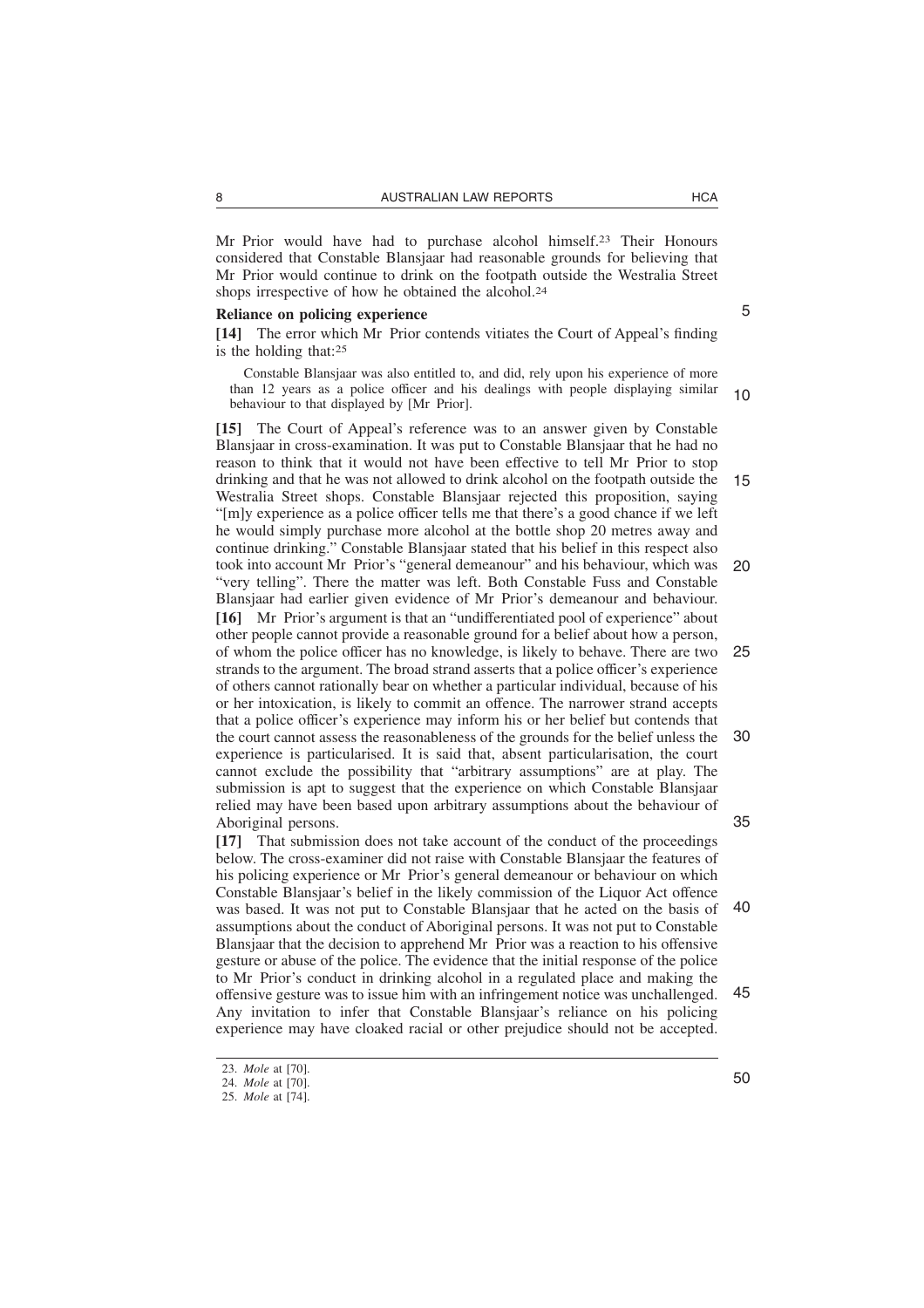**[18]** Mr Prior is right to submit that Constable Blansjaar's belief about how he, Mr Prior, was likely to behave was informed at least in part by Constable Blansjaar's experience of other people. This is not to accept that it is irrational to take into account observed patterns of human behaviour in predicting the likely behaviour of an individual. In the circumstances of this case, we do not consider that the lack of particulars of Constable Blansjaar's experience can be said to have deprived the Court of Appeal of the capacity to assess the reasonableness of the grounds of his belief.

**[19]** The Court of Appeal drew the inference from Constable Blansjaar's evidence that the experience of which he spoke was of dealing with intoxicated people who were, for that reason, behaving in the aggressive, abusive way in which Mr Prior was behaving.<sup>26</sup> This was a fair inference to draw. The Court of Appeal accepted that Mr Prior's judgment was impaired by his intoxication.27 The Court of Appeal considered that it was reasonable, based on his experience in dealing with people whose judgment is impaired by intoxication, for Constable Blansjaar to believe that informing Mr Prior that he was not allowed to drink alcohol in that location was unlikely to achieve the desired result. The Court of Appeal considered that it was reasonable, based on his experience in dealing with people whose judgment is impaired by intoxication, for Constable Blansjaar to believe that Mr Prior's likely reaction in his intoxicated condition to having his alcohol confiscated would be to procure more alcohol and to continue drinking where he was. The Court of Appeal's capacity to assess the reasonableness of these conclusions did not depend upon, and was unlikely to be advanced by, an account of Constable Blansjaar's history of dealing with intoxicated persons. The assessment is one about which reasonable minds may differ, but in our view the Court of Appeal's finding was open to it.

#### **The alternative ground**

**[20]** Mr Prior relies on an alternative ground which accepts that the preconditions for the exercise of the s 128 power were met but contends that the decision to apprehend him nonetheless exceeded the limits of the power. To apprehend Mr Prior and take him into custody based on a belief that he was likely to commit an offence which is punishable by no more than forfeiture of the alcohol and the issue of a contravention notice is challenged as having been out of all proportion to the protective purposes for which the power is conferred. No basis apart from the nature of the offence that it was believed Mr Prior was likely to commit is identified in support of the contention that the decision to apprehend him was taken for a "disproportionate and illegitimate purpose", a contention which was not put below. The purposes of the power include protection of the intoxicated person and other persons and the prevention of the commission of offences by intoxicated persons. Section 128(1) in its current form was inserted with the object among other objects of preventing the commission of alcohol-related offences.28 This object is not confined to the prevention of offences punishable by imprisonment.29 It was within the scope of the power to take Mr Prior into custody in circumstances in which Constable Blansjaar had

<sup>26.</sup> *Mole* at [74].

<sup>27.</sup> *Mole* at [72].

<sup>28.</sup> Sections 3 and 84 of the Alcohol Reform (Prevention of Alcohol-related Crime and Substance Misuse) Act 2011 (NT).

<sup>29.</sup> Section 116(6) of the PAA defines "offence" for the purposes of Pt VII, which includes s 128, to include any offence triable summarily.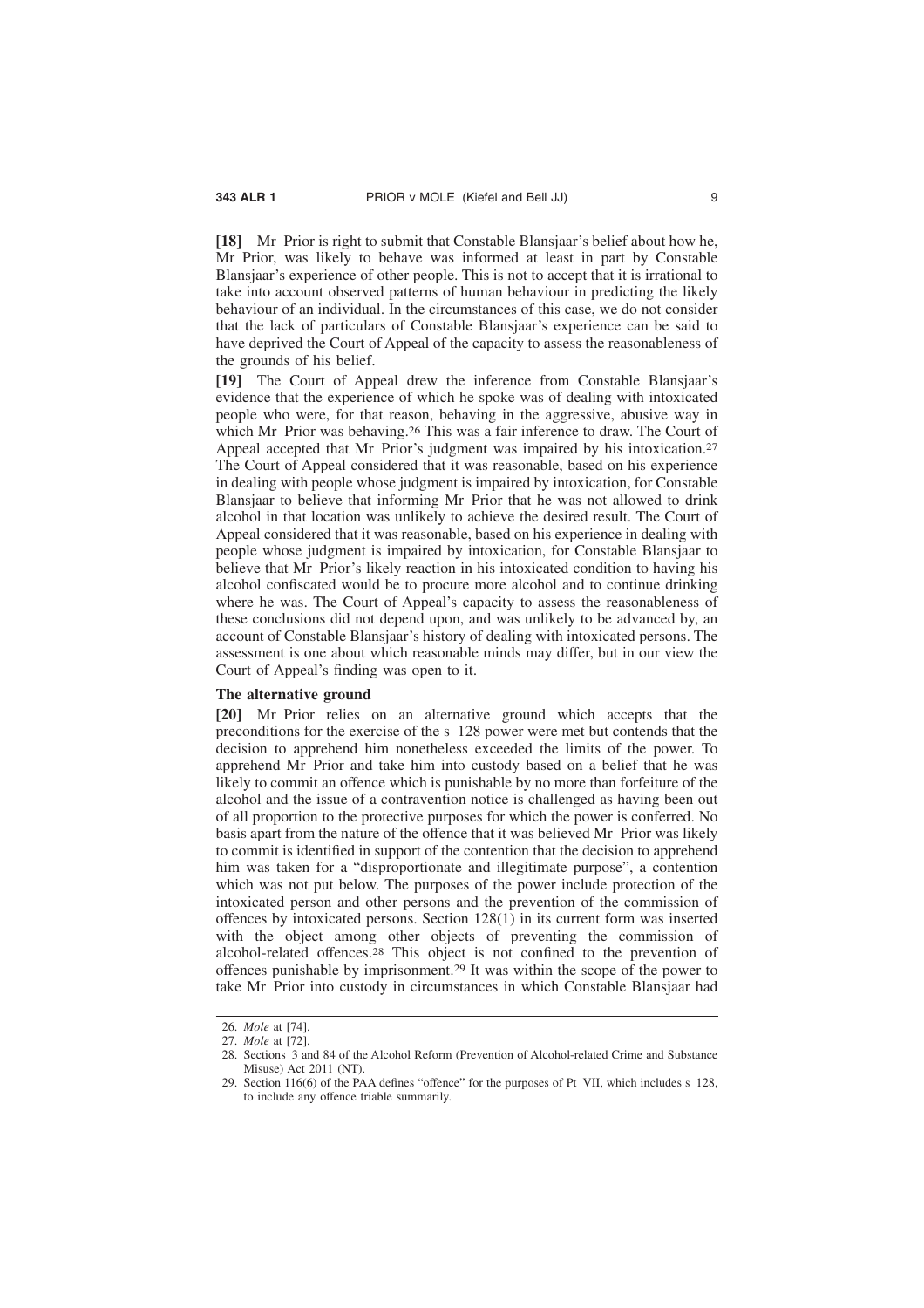reasonable grounds for believing that because of Mr Prior's intoxication he was likely to continue drinking alcohol at a regulated place.

**[21]** For these reasons, we would dismiss the appeal.

**Gageler J.**

## **Principle**

**[22]** Personal liberty is "the most elementary and important of all common law rights".30 Critical to its preservation is that "the circumstances in which a police officer may, without judicial warrant, arrest or detain an individual should be strictly confined, plainly stated and readily ascertainable".31

**[23]** Section 128(1) of the Police Administration Act (NT) adheres to that precept. The provision does so in the precondition it imposes for the exercise of the power it confers on a member of the Police Force, without warrant, to apprehend a person and to take that person into what can be described as "protective" custody.32 The power is expressed to arise only "if the member has reasonable grounds for believing" the matters specified in each of the three lettered paragraphs of that provision. What is required to satisfy a precondition expressed in those "widely used"33 terms was spelt out in *George v Rockett*. 34 15

**[24]** First, the member must have an actual subjective belief in the existence of each of the specified matters. Belief is more than "suspicion"; it is not merely an "apprehension" or even a "fear"; it is an actual "inclination of the mind".<sup>35</sup> Second, the subjective belief of the member must be a belief that is formed by the member by reference to objective circumstances. The relevant objective circumstances are those known to and taken into account by the member in forming the belief. That is not to say that those circumstances might not include information provided to the member by someone else.36 Nor is it to say that the formation of the belief by reference to those circumstances might not involve an element of surmise or conjecture on the part of the member.37 Third, the objective circumstances by reference to which the belief is formed must be such as can be determined by a court to be "sufficient to induce that state of mind in a reasonable person".38 Even if the formation of the belief might involve an element of surmise or conjecture on the part of the member, the sufficiency of the objective circumstances to induce that belief in a reasonable person must be capable of appearing to the satisfaction of a court. 20 25 30 35

**[25]** For a court to resolve a controversy as to whether the precondition was met in a case where a member of the Police Force, without warrant, has in fact apprehended a person and taken that person into custody, the court must look in 10

<sup>30.</sup> *Trobridge v Hardy* (1955) 94 CLR 147 at 152; [1956] ALR 15; *Williams v R* (1986) 161 CLR 278 at 292; 66 ALR 385 at 395. 40

<sup>31.</sup> *Donaldson v Broomby* (1982) 40 ALR 525 at 526.

<sup>32.</sup> Compare *North Australian Aboriginal Justice Agency Ltd v Northern Territory* (2015) 256 CLR 569; 326 ALR 16; [2015] HCA 41 at [69].

<sup>33.</sup> Compare *McKinnon v Secretary, Department of Treasury* (2006) 228 CLR 423; 229 ALR 187; 91 ALD 516; [2006] HCA 45 (*McKinnon*) at [10]. 45

<sup>34. (1990) 170</sup> CLR 104; 93 ALR 483 (*George*).

<sup>35.</sup> *George* at CLR 115–16; ALR 490–1.

<sup>36.</sup> Compare *Liversidge v Anderson* [1941] 3 All ER 338 at 359; [1942] AC 206 at 242 (*Liversidge*); *O'Hara v Chief Constable of the Royal Ulster Constabulary* [1997] AC 286 at 289; 1 All ER 129 at 137.

<sup>37.</sup> *George* at CLR 116; ALR 491.

<sup>38.</sup> *George* at CLR 112; ALR 488.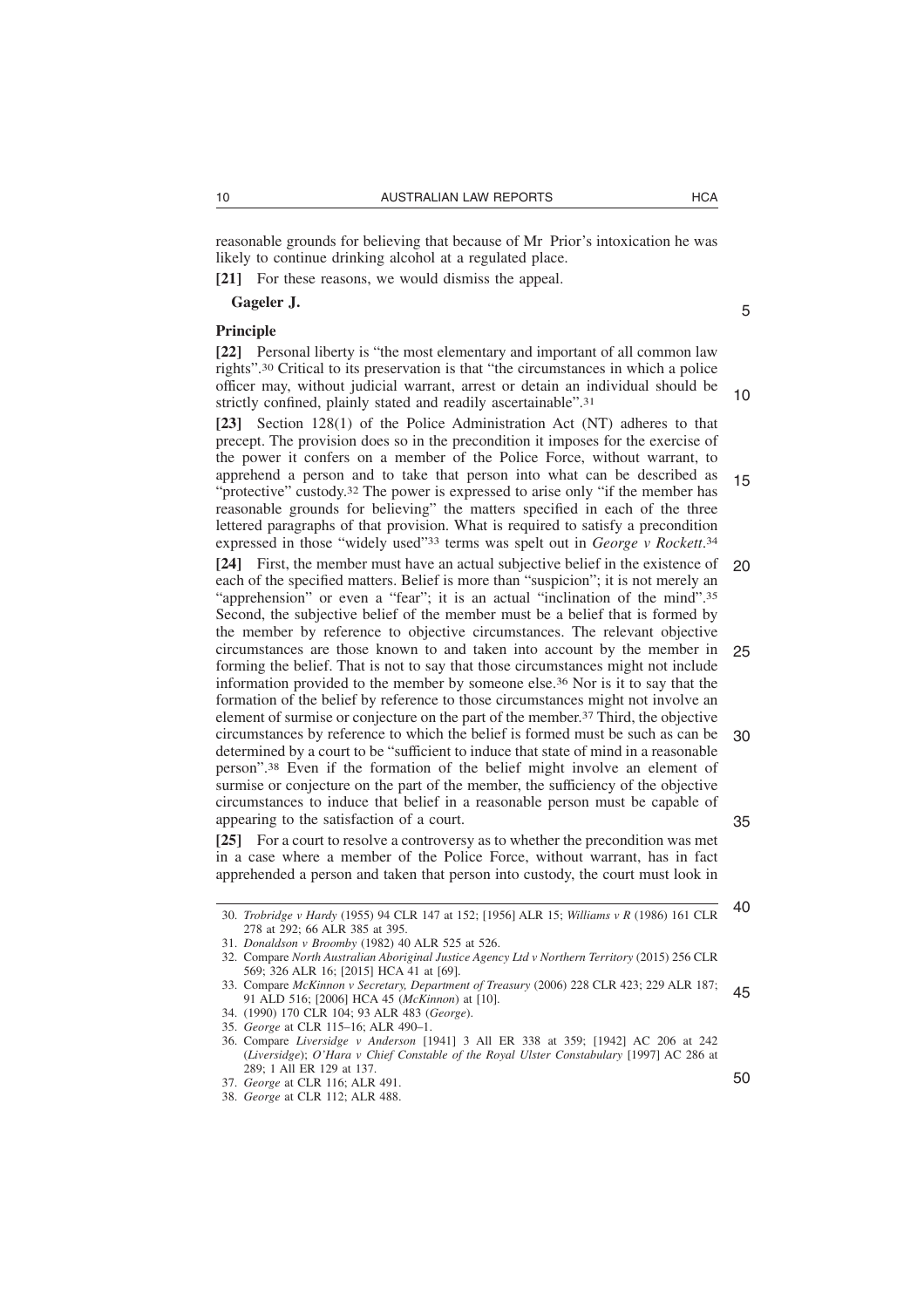the first instance into the mind of the member of the Police Force who purported to exercise the power. Two initial questions arise. What was his belief? What were the objective circumstances by reference to which he formed that belief? Other evidence might shed light on the objective circumstances. Only his evidence can identify them directly.

**[26]** Having identified the objective circumstances by reference to which the member of the Police Force who purported to exercise the power formed his subjective belief, and assuming that subjective belief to be in the existence of matters specified in each of the three lettered paragraphs of s 128(1), the court must then ask and answer the third and critical question. Did those objective circumstances provide a sufficient foundation for a reasonable person to form the requisite state of mind, being a belief in (and not merely a suspicion of) the existence of the matters in s  $128(1)(a)$  and (b) and of one or more of the matters in s  $128(1)(c)(i)$  to  $(iv)$ ?

**[27]** The manner in which the court answers the third of those questions is central to realisation of the legislative purpose of the precondition of guarding against an arbitrary deprivation of liberty. To answer that third question, the court must assess the identified circumstances for itself. Reference to the member's actual process of reasoning might assist that assessment. But this is not an occasion on which a court can be justified in giving weight to the opinion of the repository whose exercise of power is the subject of judicial review.39 The whole point of requiring "reasonable grounds" for the requisite belief is to ensure that the reasonableness of the belief appear to a court and not merely to the member.40 That the member, as an experienced member of the Police Force, might have thought that his belief was reasonable is not to the point.41 The member's belief in the reasonableness of his own belief is not relevant to the task of the court. The court must arrive at its own independent answer through its own independent assessment of the objective circumstances which the member took into account.

## **Application**

**[28]** The member of the Police Force who purported to exercise the power conferred by s 128(1) of the Police Administration Act to apprehend Mr Prior and take him into custody was Constable Blansjaar. Analysis must in the first instance be directed to his state of mind.

**[29]** Constable Blansjaar believed that Mr Prior was intoxicated and in a public place. His belief was in those respects objectively based and unquestionably objectively correct. There is no issue that Constable Blansjaar had reasonable grounds for believing the matters specified in s  $128(1)(a)$  and (b).

**[30]** Constable Blansjaar also believed that Mr Prior, because of his intoxication, might intimidate or alarm or cause substantial annoyance to members of the public, and was likely to continue to consume liquor where he was, a public place within 2 km of licensed premises, in contravention of s 101U(1) of the Liquor Act (NT). That belief, in the existence of matters specified in the Police Administration Act in s  $128(1)(c)(iii)$  or s  $128(1)(c)(iv)$ respectively, is more problematic.

<sup>39.</sup> Compare *R v Williams; Ex parte Australian Building Construction Employees' and Builders Labourers' Federation* (1982) 153 CLR 402 at 411; 43 ALR 649.

<sup>40.</sup> Compare *George* at CLR 112–13; ALR 488–9; *Liversidge* at All ER 351; AC 237.

<sup>41.</sup> *Bradley v Commonwealth* (1973) 128 CLR 557 at 574–5; 1 ALR 241; *McKinnon* at [10]; *Liversidge* at All ER 355, 359; AC 239, 243.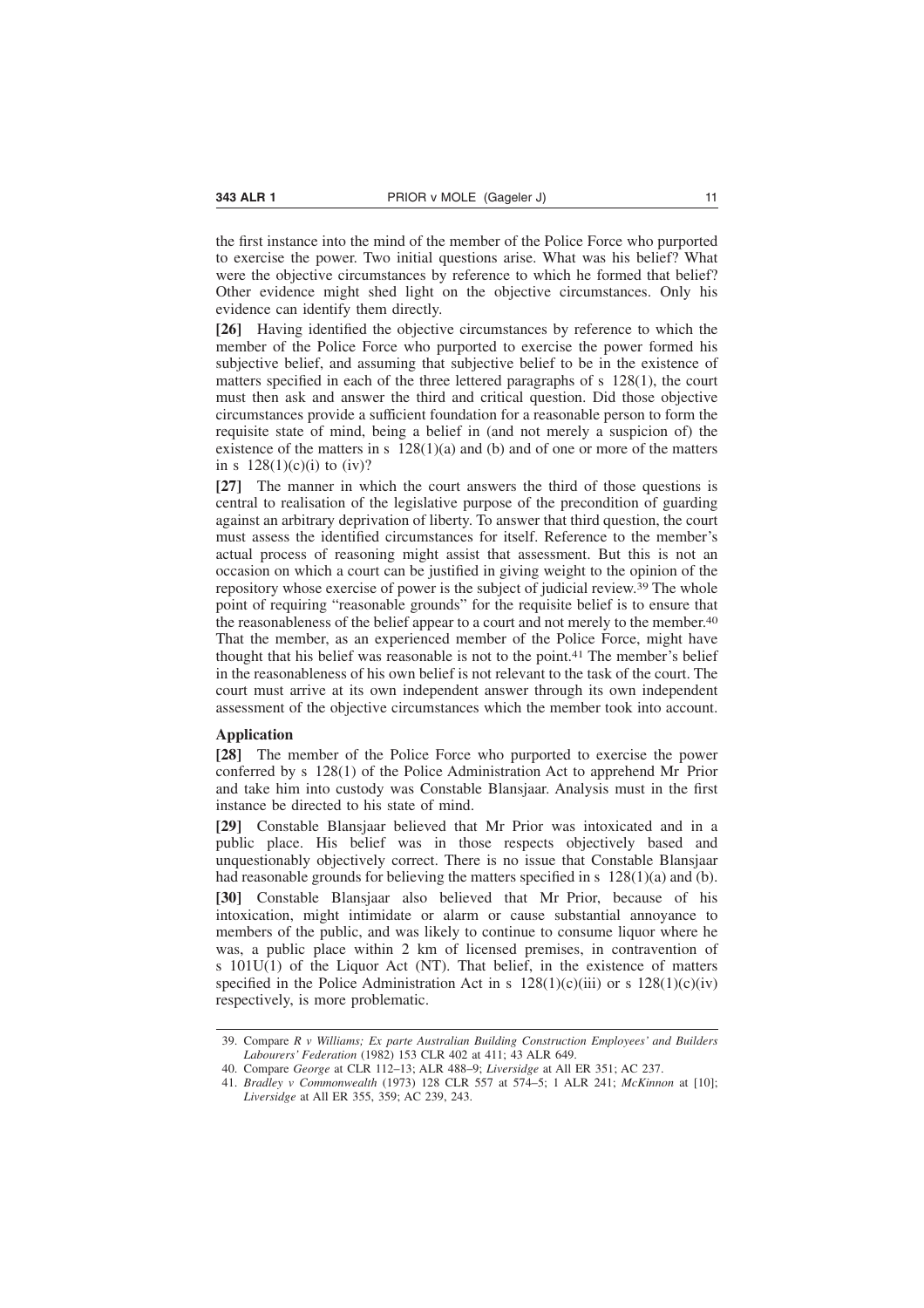**[31]** The principal issue confronting this Court, putting itself for the purposes of this appeal in the position of the Court of Appeal of the Supreme Court of the Northern Territory, is whether the objective circumstances which Constable Blansjaar identified in his evidence as the foundation for his belief in the existence of those matters were sufficient to lead a reasonable person to form that belief.

**[32]** Constable Blansjaar did not know Mr Prior. He had not been told anything about Mr Prior. What Constable Blansjaar believed about Mr Prior was based solely on his observation of Mr Prior in the few minutes before he apprehended Mr Prior near the shops in Westralia Street in Darwin shortly after 3.30pm on 31 December 2013. 10

**[33]** What Constable Blansjaar observed of Mr Prior in those few minutes is not very complicated and can be summed up quite shortly. Mr Prior was standing, and his two companions were sitting, on the pavement only 20 metres from a bottle shop. They were in possession of alcohol. Mr Prior was obviously intoxicated. Mr Prior was angry and abusive towards Constable Blansjaar and Constable Fuss. 15

**[34]** Constable Blansjaar's brief observations, in my opinion, were insufficient to lead a reasonable person to form the belief that Mr Prior might intimidate or alarm or cause substantial annoyance to any member of the public. Constable Blansjaar's observations, in my opinion, were also insufficient to lead a reasonable person to form the belief that Mr Prior was likely to continue to consume liquor, if left where he was, in contravention of s 101U(1) of the Liquor Act. 20 25

**[35]** To explain why I consider Constable Blansjaar's observations to have been insufficient to lead a reasonable person to form the requisite belief, I need to refer in more detail to the objective circumstances. Doing so, it is best that I address each of the two problematic aspects of Constable Blansjaar's belief separately.

**[36]** Constable Blansjaar formed his belief that Mr Prior might cause alarm to members of the public, if left where he was, by reference to Mr Prior's anger and abuse. Important to recognise in assessing the reasonableness of that belief is that, from the beginning to the end of Constable Blansjaar's observations of him, Mr Prior's anger and abuse were directed solely towards Constable Blansjaar and Constable Fuss. 35

**[37]** Mr Prior's gesturing and shouting to them as they drove by on patrol caused Constable Blansjaar and Constable Fuss to turn their police car around and come back to him. The long and the short of what then happened, as recorded in a written statement made by Constable Blansjaar, which he agreed in cross-examination was substantially correct, was as follows: 40

Fuss and I immediately approached the defendant. Whilst speaking to him in relation to his behaviour it was apparent to me that he had been drinking alcohol and was affected by liquor. The defendant's breath smelled strongly of liquor and his general appearance was dishevelled. His eyes were bloodshot and he was very belligerent to Fuss and I. When Fuss ... asked the defendant why he was making insulting hand gestures towards us the defendant stated: 'Because youse are just cunts and last week you gave me the finger'. I immediately informed the defendant I was now taking him into protective custody. 45  $50$ 

5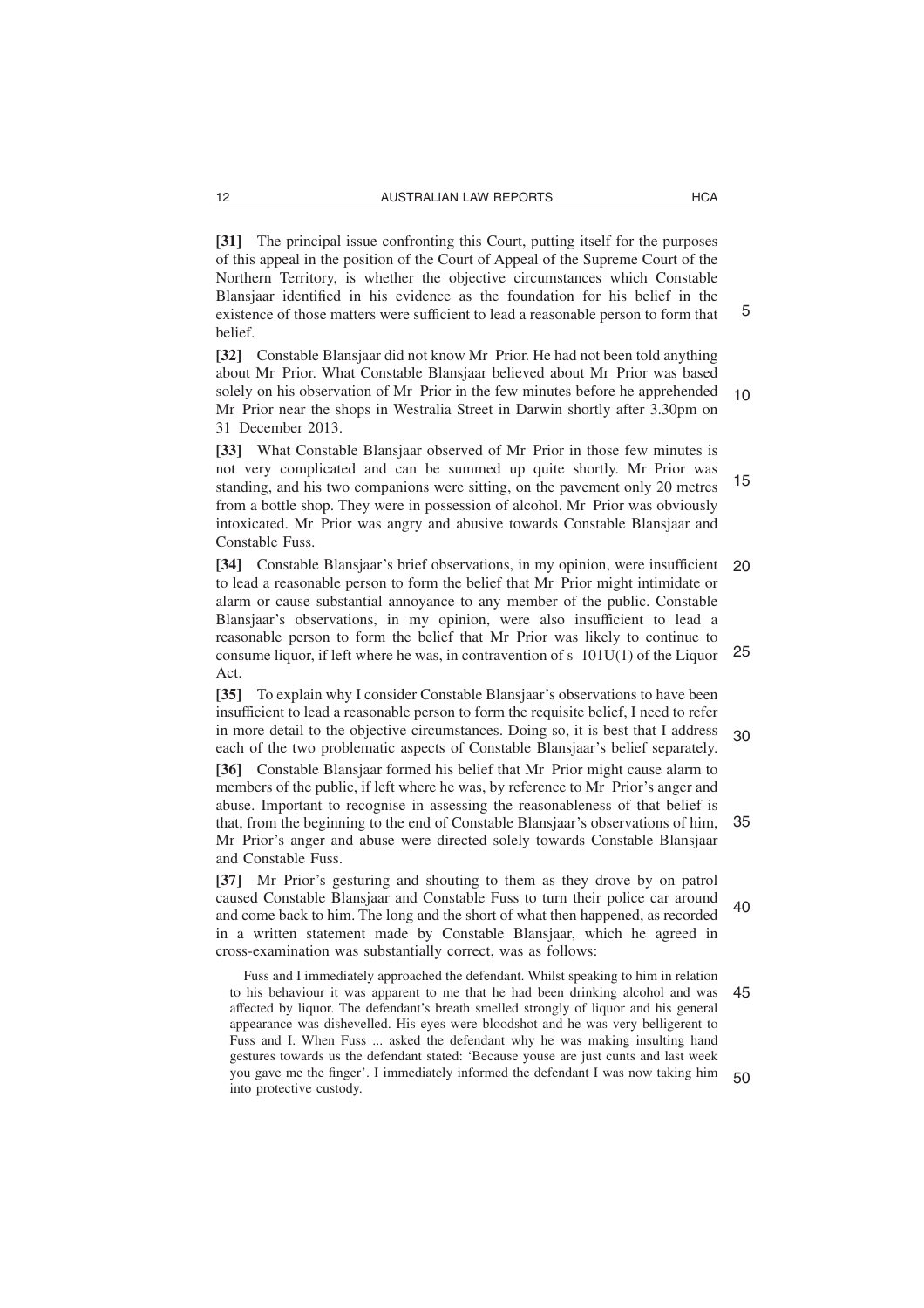**[38]** Constable Blansjaar gave evidence that he was not himself intimidated or alarmed by Mr Prior's conduct. Never has it been suggested that Constable Fuss was intimidated or alarmed or that Mr Prior caused annoyance to Constable Blansjaar or Constable Fuss.

**[39]** There were members of the public in the vicinity who evidently saw the encounter unfold between Mr Prior and the two constables. The only evidence of any of them reacting to the encounter was evidence about a young family whose car was parked close by. Constable Blansjaar described them as having showed signs of alarm. He referred to the parents grabbing their children, putting them in the car and driving off. He said that they drove off shortly after Mr Prior had been taken into custody and "while we were placing him in the cage". The inference is at least equally available that their alarm was caused by Mr Prior's apprehension as it was by his behaviour.

**[40]** The primary judge thought, as did the Court of Appeal, that Mr Prior's behaviour towards the two constables "showed that his judgment was noticeably impaired and that he did not appreciate the effect that his behaviour was having on others".42 That may be accepted. But his behaviour was not suggestive of a disposition to try to annoy anyone other than a member of the Police Force. Mr Prior's anger and abuse, directed as it was solely towards Constable Blansjaar and Constable Fuss, was not enough to lead a reasonable person to form the belief that he might intimidate or alarm or cause substantial annoyance to any member of the public.

**[41]** Constable Blansjaar and Constable Fuss poured out all of the alcohol which Mr Prior and his two companions had in their possession. The foundation for Constable Blansjaar's belief, that Mr Prior was nevertheless likely to continue to consume liquor in contravention of s 101U(1) of the Liquor Act, was explored in the cross-examination of Constable Blansiaar as follows:

You knew nothing about his background? — Knew nothing about him or his history. You therefore had no reason to think that a direction to simply stop drinking would have been ineffective, did you? — Well he's drinking in a public place, he's already committing an offence.

What I'm asking you is you had no reason to think that if you just said look, can you stop drinking, ... you're not allowed to drink here, that would have been effective? Just his general demeanour. My experience as a police officer tells me that there's a good chance if we left he would simply purchase more alcohol at the bottle shop 20 metres away and continue drinking.

But this wasn't a person that you know had done that before, was it? — No, no. That was just an assumption that you made, wasn't it? — Well the assumption was based on a very short dealing but his behaviour during that was very telling.

But you would agree, wouldn't you, that it was an assumption? — If you're referring to knowledge of his history, I guess you could say an assumption but it's an educated assumption made on the circumstances right down there and my experience.

**[42]** Behind the "educated assumption", which Constable Blansjaar referred to himself as having made, might well be observed patterns of behaviour. Understanding those observed patterns of behaviour might well lead a reasonable person observing the behaviour of Mr Prior to conclude that he would simply purchase more alcohol at the bottle shop 20 metres away and continue drinking. The problem is that no relevant patterns of behaviour were disclosed by the

<sup>42.</sup> *Prior v Mole* [2015] NTSC 65 (*Prior*) at [24]; *Mole v Prior* (2016) 36 NTLR 171; 304 FLR 418; [2016] NTCA 2 (*Mole*) at [72].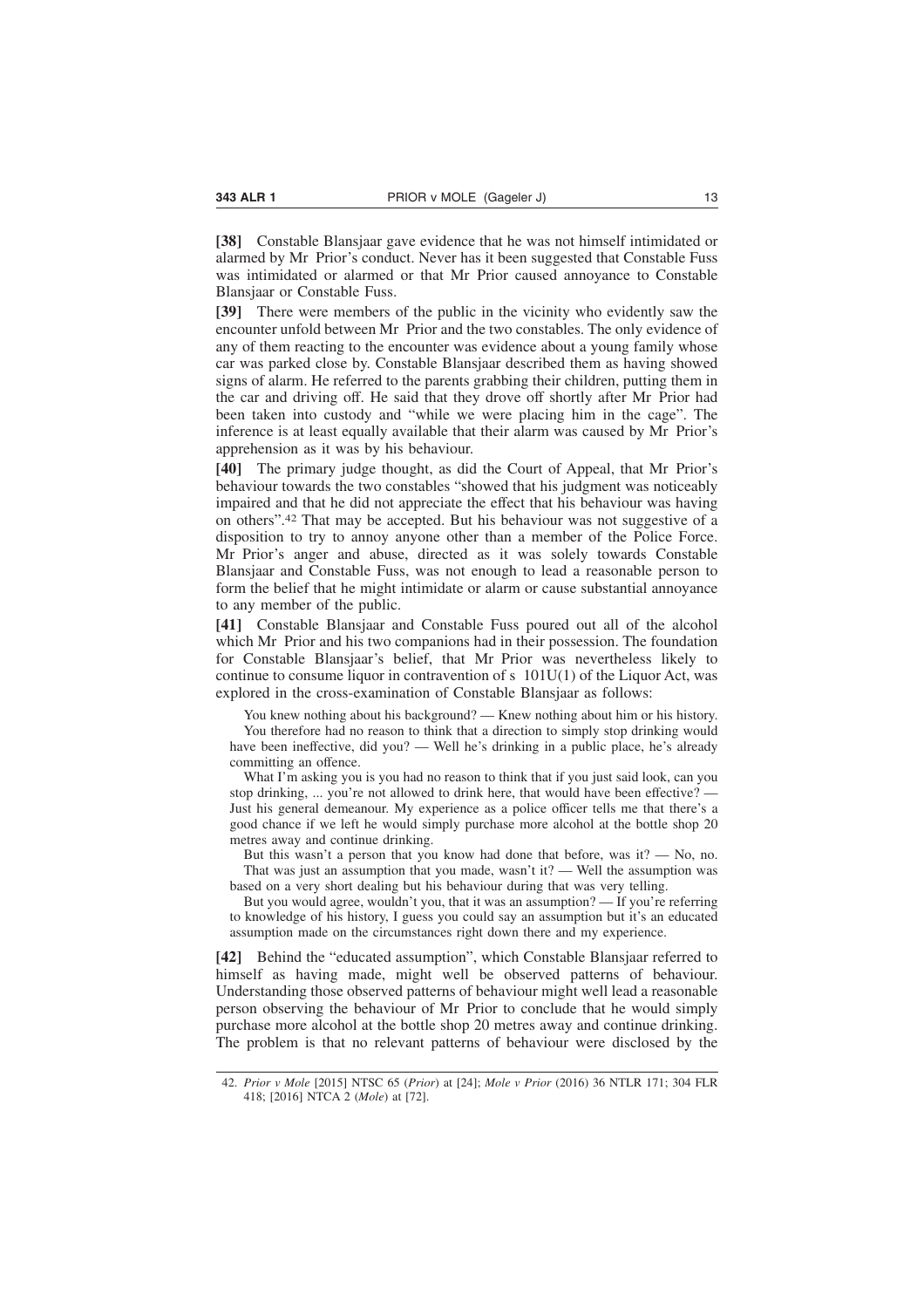evidence of Constable Blansjaar. Unless disclosed, they are not available to be taken into account in undertaking an independent assessment of the objective circumstances which Constable Blansjaar took into account as the foundation for his belief about Mr Prior.

**[43]** The Court of Appeal referred to Constable Blansjaar being entitled to take into account "experience over many years of the patterns of behaviour of people found intoxicated, drinking in the daytime in public areas close to liquor outlets".43 So he was. But Constable Blansjaar's experience cannot assist an independent determination of the critical question of whether his observation of Mr Prior provided a sufficient foundation for a reasonable person to form the belief that Constable Blansjaar in fact formed unless Constable Blansjaar's experience was explained by him. That explanation was wholly lacking. Without further explanation of the experience to which he was referring, for Constable Blansjaar to say, in effect, "I formed my belief as an experienced policeman" is no more helpful to a court undertaking its own assessment of whether the objective circumstances which Constable Blansjaar observed and which he took into account in forming his belief about Mr Prior were sufficient to induce that state of mind in a reasonable person than if he had simply said "I formed my belief as a policeman". 5 10 15

**[44]** The Court of Appeal noted evidence of Constable Fuss, based on his own experience as a police officer, to the effect that a person who is intoxicated in a public place near a liquor outlet is likely to continue drinking "if they've still got money on them".44 Even if Constable Fuss's experience could be attributed to Constable Blansjaar, there are difficulties with it. 20 25

**[45]** Taken at face value, without qualification as to the time, the place and the current and antecedent behaviour of the person in question, Constable Fuss's experience gives rise to a generalisation that is too broad to allow a reasonable person comfortably to predict the future behaviour of a particular person. There might have been more to Constable Fuss's experience, but what more there might be was also unexplained. 30

**[46]** Even if Constable Fuss's experience, were it to be adequately explained, might be sufficient to allow a prediction about the likelihood of a person who is intoxicated in a public place near a liquor outlet continuing to drink if he has money on him, there would remain difficulties about extrapolating from that experience to predict such a likelihood in the particular circumstances of Mr Prior. One of them is that no consideration appears to have been given to whether Mr Prior in fact had money on him. Another is that any objective assessment of the likelihood of Mr Prior purchasing more alcohol needed to take account of the prohibition imposed by s 102 of the Liquor Act on the sale of alcohol to a person who is drunk. There was no evidence to suggest that anyone working at the nearby bottle shop might disregard that prohibition. 35 40

**[47]** Without being so naïve as to think that a person intoxicated in a public place in the middle of the afternoon on New Year's Eve might not continue drinking, I am also not so naïve as to think that a member of the Police Force on patrol in the middle of the afternoon on New Year's Eve finding himself abused by an intoxicated person in a public place might not be inclined to nip a possible crime in the bud rather than to wait around to see if the possibility ripened into 45

<sup>43.</sup> *Mole* at [53].

<sup>44.</sup> *Mole* at [53].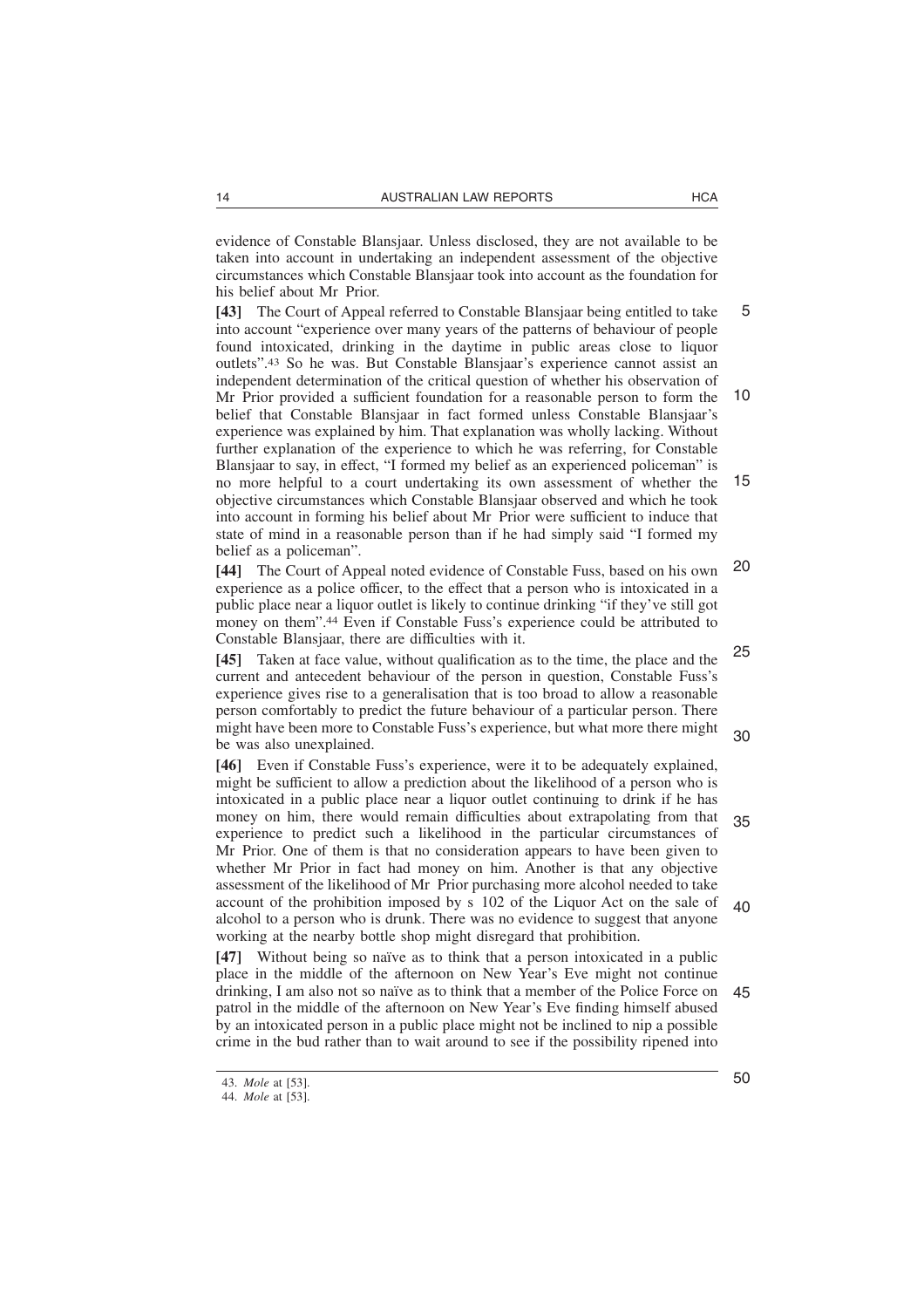a likelihood. The facts of the case illustrate the importance of the independent curial assessment that is statutorily required.

**[48]** Making my own independent assessment, I consider there to have been an insufficient basis in the objective circumstances as disclosed by evidence to found a reasonable belief (as distinct from a reasonable suspicion) that Mr Prior was likely to have continued to consume liquor in contravention of s 101U(1) of the Liquor Act at the time Constable Blansjaar took him into custody. That Mr Prior had most likely already been consuming liquor in contravention of that provision before his encounter with Constable Blansjaar and Constable Fuss, that he was obviously intoxicated, and that he was angry and abusive towards the constables do not alone or in combination make it reasonable to conclude that the likelihood was that Mr Prior would somehow have obtained more alcohol and would have continued to consume it in a public place within 2 km of licensed premises — in contravention of that prohibition — if he had not been apprehended.

#### **Conclusion**

**[49]** The result is that I would allow the appeal and set aside the order of the Court of Appeal. That would have the effect of reinstating the order of Southwood J, which quashed Mr Prior's convictions for offences he is alleged to have committed while in custody and acquitted him of those offences.

**[50] Nettle J.** In the middle of the afternoon on New Year's Eve in 2013, Mr Prior ("the appellant"), an Aboriginal man, and two other men of Aboriginal descent were drinking liquor in front of the Westralia Street shops in Darwin, Northern Territory. The appellant was situated on the footpath between two licensed premises which sold liquor. By consuming liquor in that place,45 the appellant was committing an offence against s 101U(1) of the Liquor Act (NT). The following description of the events that ensued emerges from the judgments of the courts below.46

**[51]** Constables Fuss and Blansjaar of the Northern Territory Police Force drove past the Westralia Street shops in a marked police car. As they did, the appellant gestured at them with the middle finger of his right hand, while shouting at them in an angry, abusive and defiant manner. Constable Fuss, who was driving the police car, made a U-turn so as to park the car in front of where the appellant was standing. As Constable Fuss parked the car, the appellant sat down on a window ledge and picked up a large plastic bottle containing red wine. Constable Blansjaar observed several bottles of beer in the area where the three men were sitting.

**[52]** Constable Blansjaar got out of the police car and approached the appellant. He had a brief conversation with him and inspected the contents of the plastic bottle. Section 101Y of the Liquor Act empowered Constable Blansjaar, if he believed on reasonable grounds that the appellant was committing an offence under s 101U(1), to seize any open or unopened container, which there was reason to believe contained liquor, in the appellant's possession or immediate vicinity and empty or destroy the container. Having determined that the plastic bottle contained red wine, Constable Blansjaar poured out the contents and put the bottle into a nearby rubbish bin. Constable Fuss then began writing out an

<sup>45.</sup> Section 101T(1)(a) of the Liquor Act (NT).

<sup>46.</sup> *Mole v Prior* (2016) 36 NTLR 171; 304 FLR 418; [2016] NTCA 2 (*Mole*) at [1]–[8]; *Prior v Mole* [2015] NTSC 65 (*Prior*) at [15]–[31].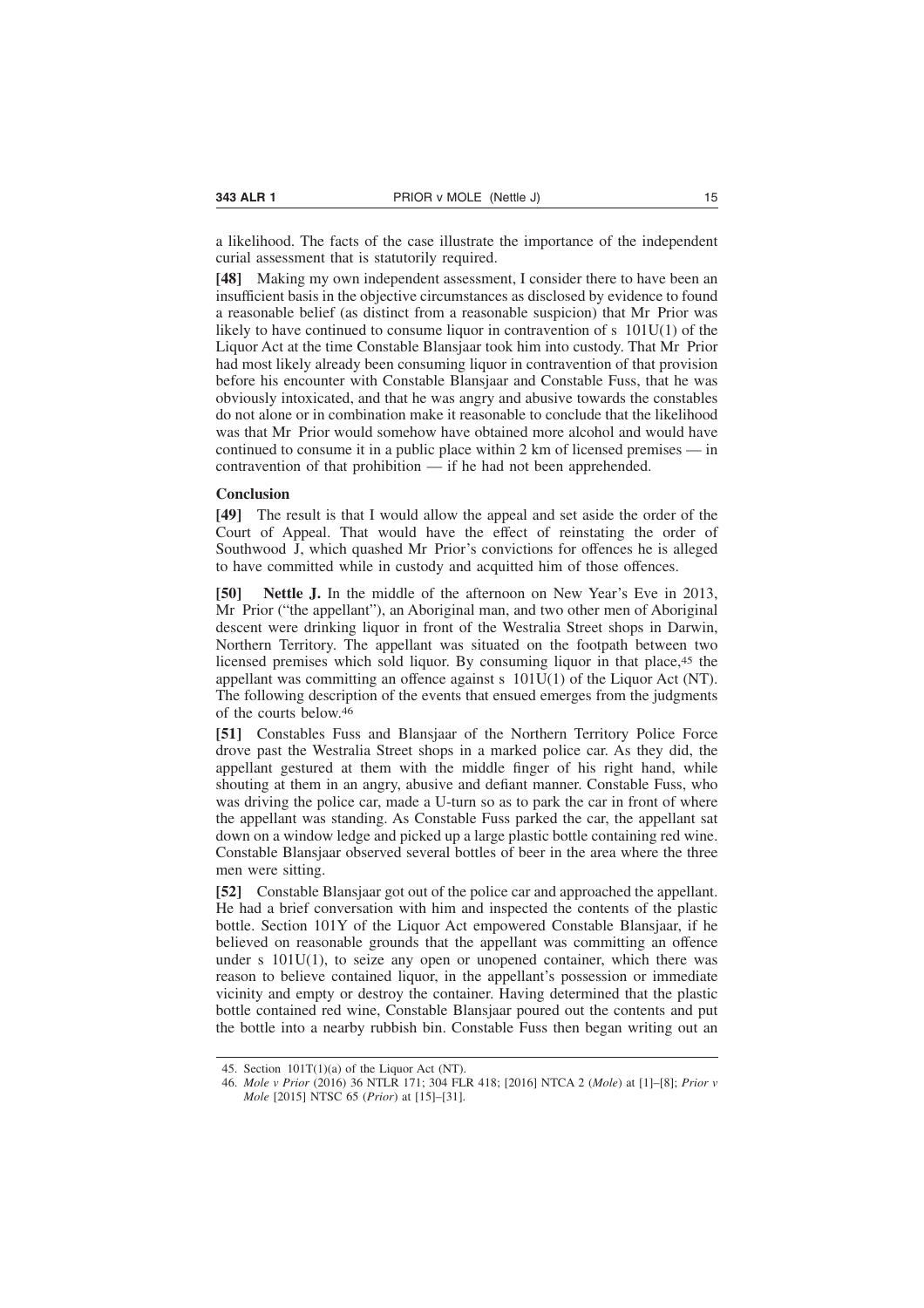infringement notice pursuant to s 101V of the Liquor Act. The penalty attaching to an offence of consuming liquor in a regulated place contrary to s 101U(1) was the forfeiture of the seized liquor. An offence of causing nuisance while consuming liquor in a regulated place contrary to s 101V carried a maximum penalty of five penalty units.47

**[53]** Constable Blansjaar asked the appellant to speak with him at the police car. The appellant complied. He was unsteady on his feet, although not staggering, and he smelled strongly of liquor. His eyes were bloodshot and his appearance dishevelled. Constable Fuss asked the appellant why he had gestured at and abused them. The appellant replied: "because you are all cunts and you gave me the finger last week". The police officers also asked the appellant why he was consuming liquor in a regulated place. His response was belligerent and aggressive, and he was slurring his words. The appellant's behaviour and judgment were noticeably impaired and he did not appear to appreciate the effect of his behaviour on members of the public who were present. The parents of two children who were nearby appeared alarmed and placed their children quickly into their car. They told Constable Fuss that what they were hearing was "not nice". 10 15

**[54]** After observing and speaking to the appellant, Constable Blansjaar determined to place the appellant into protective custody under s 128(1) of the Police Administration Act (NT), which provides that: 20

A member may, without warrant, apprehend a person and take the person into custody if the member has reasonable grounds for believing:

(a) the person is intoxicated; and

- (b) the person is in a public place or trespassing on private property; and
- (c) because of the person's intoxication, the person:
	- (i) is unable to adequately care for himself or herself and it is not practicable at that time for the person to be cared for by someone else; or
	- (ii) may cause harm to himself or herself or someone else; or
	- (iii) may intimidate, alarm or cause substantial annoyance to people; or
	- (iv) is likely to commit an offence.

**[55]** Constable Blansjaar's evidence was that he placed the appellant into protective custody because the appellant was intoxicated (s  $128(1)(a)$ ); was in a public place (s  $128(1)(b)$ ); had already committed an offence by consuming liquor in a regulated place contrary to s 101U(1) of the Liquor Act; would have defied any direction by the police officers to stop consuming liquor in that place; therefore, was likely to have continued to commit an offence under s 101U(1)  $(s\ 128(1)(c)(iv))$ ; and might also have intimidated, alarmed or caused substantial annoyance to other people (s  $128(1)(c)(iii)$ ). 35 40

**[56]** After the appellant was told that he was being taken into protective custody, he became more abusive. Constable Blansjaar called for an additional police unit equipped with a car with a "cage on the back" to transport the appellant to the police station. Constable Mole and Sergeant O'Donnell answered the call. After they arrived, Constable Blansjaar told the appellant that he would be conveyed to the police station in the cage. The appellant picked up his backpack and walked to the rear of the vehicle. At that point, Constable Blansjaar took the backpack from the appellant. Sergeant O'Donnell asked the appellant to 45

5

25

30

<sup>47.</sup> Sections 101U(2) and 101V(1) of the Liquor Act.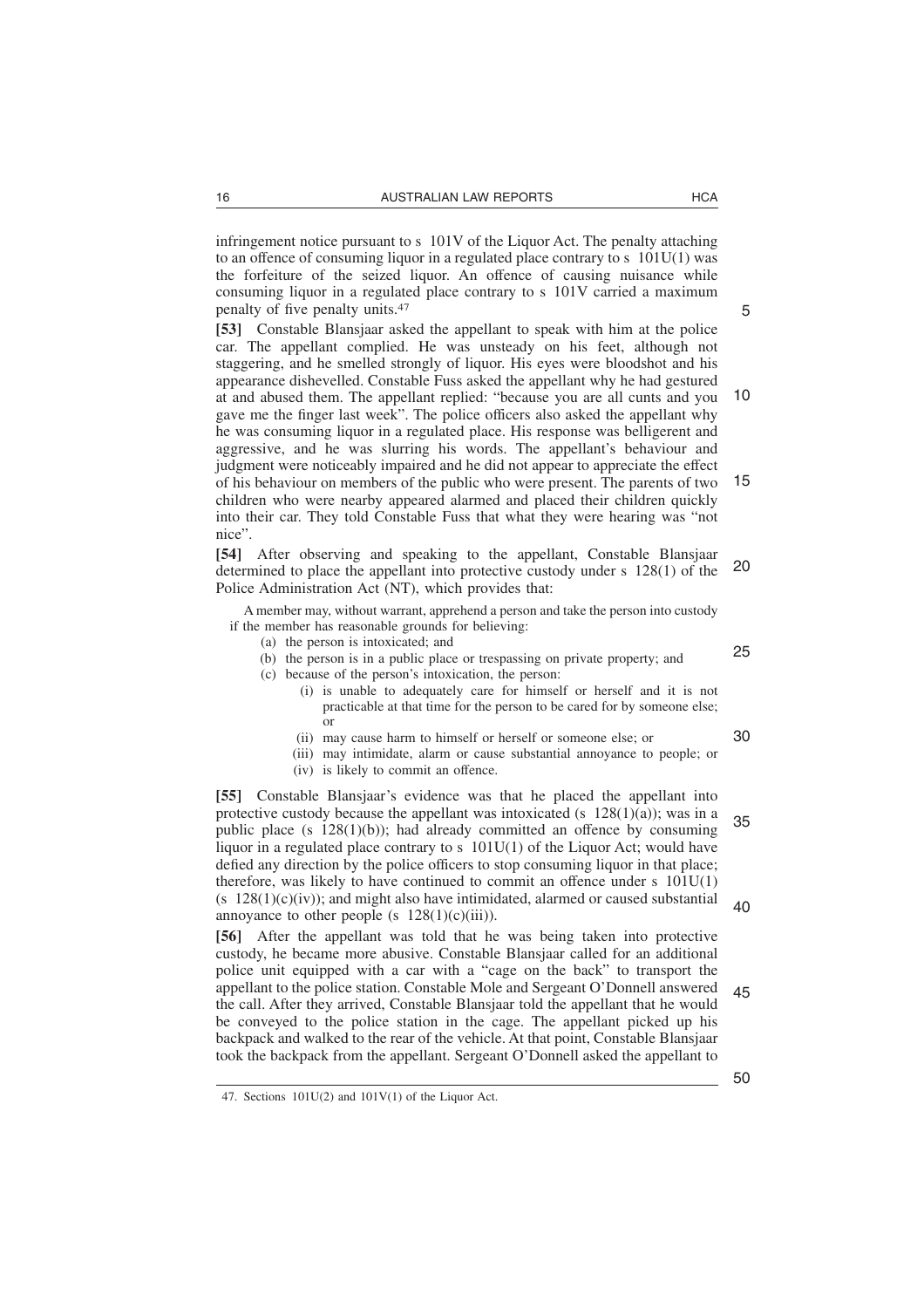hand over the mobile phone in his possession. The appellant refused, saying that he wanted to call his wife. He was told he would have an opportunity to call a sober adult when they arrived at the police station. The appellant became angry and more aggressive, and repeatedly called Sergeant O'Donnell a "dog cunt". Sergeant O'Donnell then forcibly removed the mobile phone from the appellant's hand. As the appellant was being placed in the cage, he hawked back as if to spit at the police officers and, as the officers moved back to close the door, the appellant spat in Sergeant O'Donnell's face and on his shirt. The appellant was placed under arrest for assaulting Sergeant O'Donnell in the course of his duty. **[57]** Sergeant O'Donnell and Constable Mole drove in the vehicle transporting the appellant, while Constables Blansjaar and Fuss followed behind in the police car. As both vehicles stopped at traffic lights at the intersection of Westralia Street and Stuart Highway, the appellant continued to shout abuse and to spit. He stood up in the cage, undid his zipper, withdrew his penis and attempted to urinate on the police car occupied by Constables Blansjaar and Fuss.

#### **The proceedings before the Supreme Court of the Northern Territory**

**[58]** The appellant was convicted in the Court of Summary Jurisdiction of unlawfully assaulting a police officer (Count 2) and of behaving in an indecent manner in a public place (Count 3).48 He was acquitted of behaving in a disorderly manner in a public place (Count 1).49 The appellant appealed to the Supreme Court against conviction on grounds that the Magistrate had erred in finding his apprehension under s 128 of the Police Administration Act to be lawful and that the evidence going to Counts 2 and 3 should have been excluded in a proper exercise of the discretion under s 138 of the Evidence (National Uniform Legislation) Act (NT).

**[59]** Southwood J ("the primary judge") rejected the first of those grounds of appeal. His Honour was not satisfied that the prosecution had proved that there were reasonable grounds for Constable Blansjaar to believe, for the purpose of s  $128(1)(c)(iii)$ , that the appellant would intimidate, alarm or substantially annoy other people.50 But his Honour was satisfied that the prosecution had proved beyond reasonable doubt that: (1) the appellant was intoxicated within the meaning of s 127A of the Police Administration Act;51 (2) there were reasonable grounds for Constable Blansjaar to believe that the appellant was intoxicated and that, if he were not apprehended, he may continue to consume liquor in a regulated place contrary to s  $101U(1)$  of the Liquor Act;<sup>52</sup> and (3) Constable Blansjaar held the belief required by s 128 of the Police Administration Act to justify the appellant's apprehension. Consequently, the primary judge held that Constable Blansjaar had lawfully apprehended the appellant.53

**[60]** Despite that, however, the primary judge allowed the appeal on the ground that, although intoxicated for the purpose of s 127A of the Police Administration Act, the appellant was "not seriously affected by alcohol" and, although it was likely the appellant would have continued to consume liquor in the same place

<sup>48.</sup> Count 3 (behaving in an indecent manner contrary to s 47(a) of the Summary Offences Act (NT)) related to the appellant's attempt to urinate on the police car.

<sup>49.</sup> Count 1 (behaving in a disorderly manner contrary to s 47(a) of the Summary Offences Act) related to the appellant's behaviour at the Westralia Street shops.

<sup>50.</sup> *Prior* at [37].

<sup>51.</sup> *Prior* at [43].

<sup>52.</sup> *Prior v* at [36].

<sup>53.</sup> *Prior v* at [36], [44].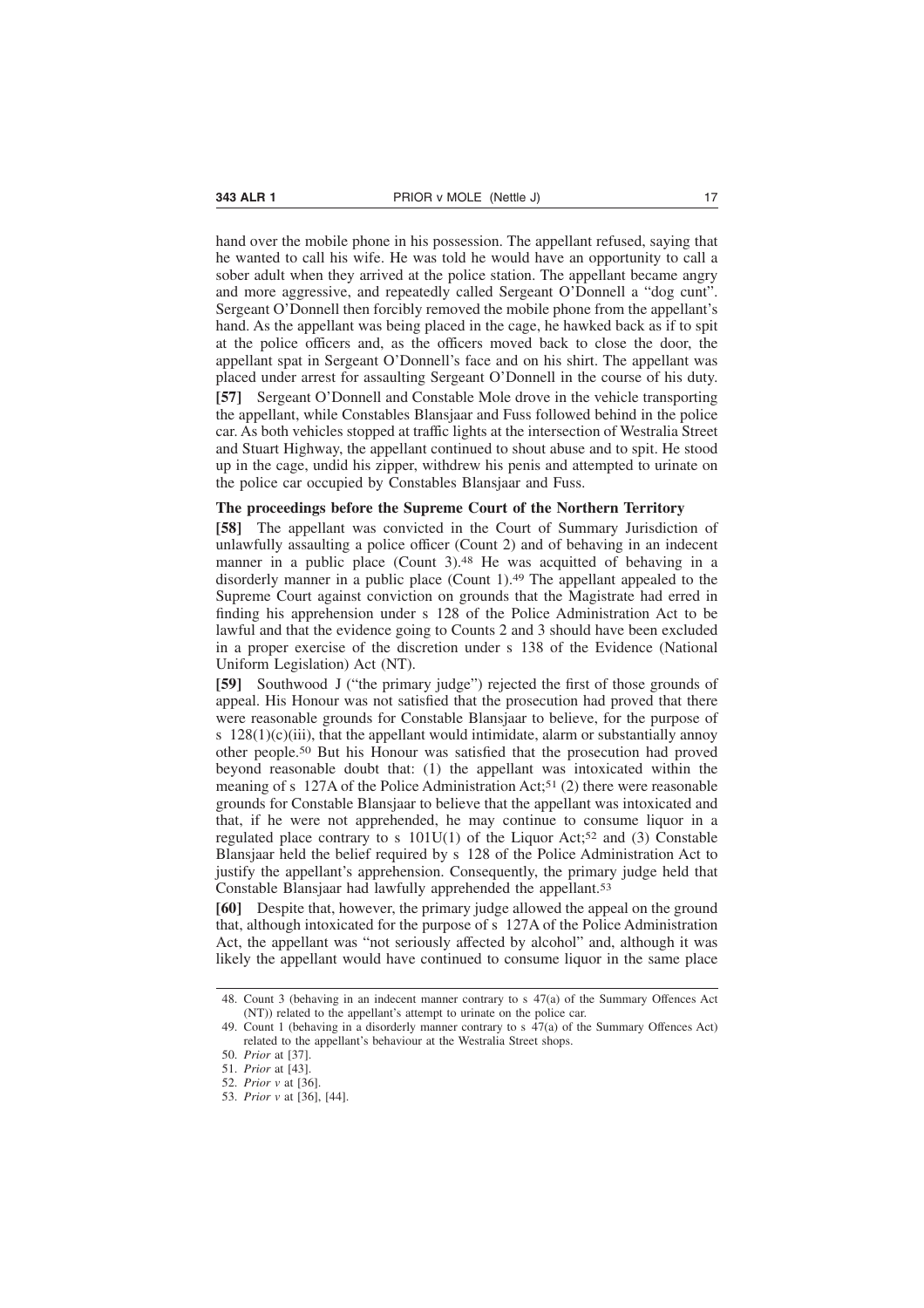had he not been apprehended, it was unlikely that he would have engaged in any other offending.54 It followed, the primary judge held, that, although lawful under s 128 of the Police Administration Act, the appellant's apprehension was unnecessary and, as such, inconsistent with the minimum standards of acceptable police conduct.55 Therefore, the Magistrate should have excluded the evidence of the appellant's assault on Sergeant O'Donnell and his conduct said to constitute indecent behaviour, pursuant to s 138 of the Evidence (National Uniform Legislation) Act, as evidence which had been improperly obtained or obtained in consequence of an impropriety.56

# **The proceedings before the Court of Appeal**

**[61]** There were two principal issues in the Court of Appeal. The first was whether the appellant was lawfully apprehended under s 128 of the Police Administration Act. The second was whether, if the appellant were lawfully apprehended, the evidence concerning Counts 2 and 3 should have been excluded under s 138 of the Evidence (National Uniform Legislation) Act on the basis that his apprehension was unnecessary and that Constable Blansjaar's conduct in apprehending him thereby failed to comply with the minimum standards of acceptable police conduct. 15

**[62]** The Court of Appeal held unanimously that the apprehension of the appellant under s 128 was lawful.57 Their Honours found no error in the primary judge's conclusion that it was established beyond reasonable doubt that there were reasonable grounds for Constable Blansjaar's belief that the appellant was intoxicated and was likely to commit a further offence of consuming liquor in a regulated place contrary to s 101U(1) of the Liquor Act.58 In contrast to the primary judge, however, the Court of Appeal held that there was also a rational basis for Constable Blansjaar to believe that, if the appellant were permitted to remain at the Westralia Street shops, he may intimidate, alarm or cause substantial annoyance to other people.59 20 25

**[63]** In the result, the Court of Appeal held that the primary judge was in error in ruling that the evidence concerning Counts 2 and 3 should have been excluded under s 138 of the Evidence (National Uniform Legislation) Act.60 Their Honours accepted that a police officer contemplating placing an individual into protective custody must keep in mind that protective custody should only be used as a last resort,61 and that it is desirable, where it is practicable to do so, for police officers actively to consider alternative courses and to ask relevant questions in order to assess the situation.62 But their Honours held that it is not a pre-condition of the exercise of the power under s 128 of the Police Administration Act that a police officer must in every case turn his or her mind to such alternatives.63 As was observed:64 30 35 40

45

50

10

<sup>54.</sup> *Prior* at [70].

<sup>55.</sup> *Prior* at [50], [70]–[71].

<sup>56.</sup> *Prior* at [71].

<sup>57.</sup> *Mole* at [75], [77].

<sup>58.</sup> *Mole* at [72]–[75]. 59. *Mole* at [62].

<sup>60.</sup> *Mole* at [56].

<sup>61.</sup> *Mole* at [42], [43]. 62. *Mole* at [51]–[52].

<sup>63.</sup> *Mole* at [51], [55].

<sup>64.</sup> *Mole* at [51].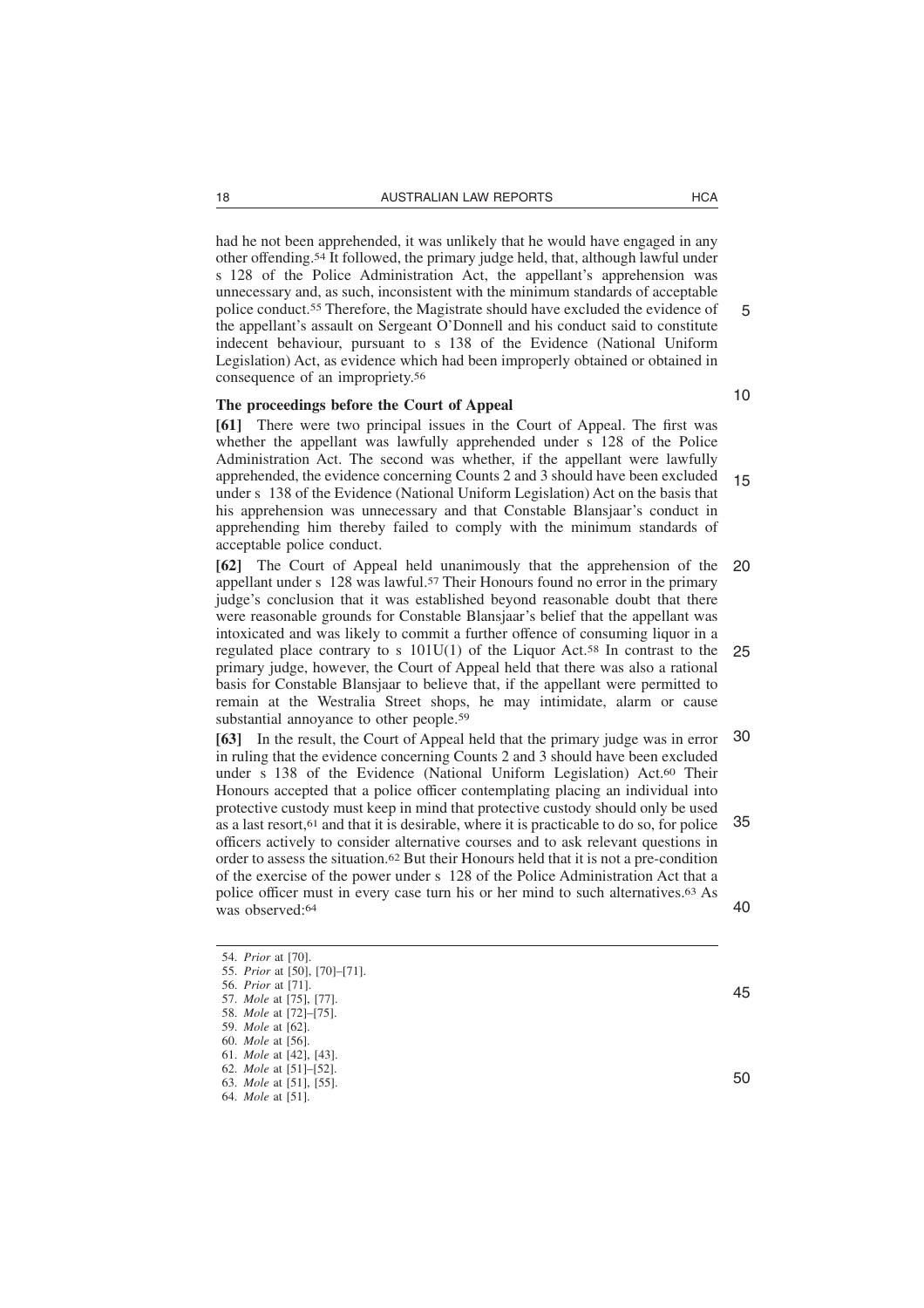The circumstances are almost infinitely variable and sometimes an experienced police officer will know from the person's behaviour and other surrounding circumstances, that protective custody is the only available option.

**[64]** The Court of Appeal added that the police officers in this case appeared to have "acted to a certain degree on stereotyping the [appellant]".65 But, apart from observing that stereotyping is "highly undesirable", their Honours did not go on to explain what they meant by that description.

## **The appellant's contentions**

**[65]** Before this Court, the appellant contended that the Court of Appeal erred in holding that there were reasonable grounds for Constable Blansjaar's asserted belief that the appellant's intoxication would have led him to continue consuming liquor in the same regulated place, or to intimidate, alarm or cause substantial annoyance to other people. In particular, it was submitted that the Court of Appeal erred in holding that Constable Blansjaar was entitled to act on the basis of his experience with other offenders. Counsel for the appellant argued that a police officer's previous experience of other persons, as opposed to his or her experience of the particular person to be apprehended, cannot rationally bear on the question whether the particular person is likely to commit an offence. Consequently, it was not enough, for the purpose of identifying reasonable grounds for his belief under s 128 of the Police Administration Act, for Constable Blansjaar to rely upon the appellant's "general demeanour" or "behaviour"; "the circumstances" surrounding the appellant's apprehension; his "experience as a police officer"; or an "educated assumption" based on that experience.

**[66]** Alternatively, it was said that, in any event, the fact that Constable Blansjaar had observed the appellant consuming liquor and behaving in a belligerent and abusive manner was insufficient basis to found a reasonable belief that the appellant would continue to consume liquor in the same way. The evidence was clear that Constable Blansjaar had poured out the appellant's wine. There was no evidence that the appellant had means to purchase any more alcohol. And, since the appellant was intoxicated, it would have been an offence for the proprietor of either of the licensed premises to sell the appellant alcohol.

**[67]** It was further contended that, apart from the appellant's intoxication which of itself did not provide reasonable grounds to place the appellant into protective custody — there was no basis from which to infer that the appellant might intimidate, alarm or cause substantial annoyance to other people, or commit any further offence. In particular, there was no evidence that the appellant had intimidated, alarmed or caused substantial annoyance to other people prior to his apprehension. The most the evidence showed was that the appellant had behaved towards the police officers in a disorderly and offensive manner. And, in the absence of admissible evidence that the appellant had intimidated, alarmed or caused substantial annoyance to others, there was not a rational basis to suppose that he may continue to do so.

**[68]** Lastly, in the appellant's contention, it was apparent that what the Court of Appeal meant by its reference to "stereotyping the [appellant]" was that Constable Blansjaar's actions had been influenced by a prejudice against Aboriginal persons, and it was submitted that prejudice of that kind could not

<sup>65.</sup> *Mole* at [53].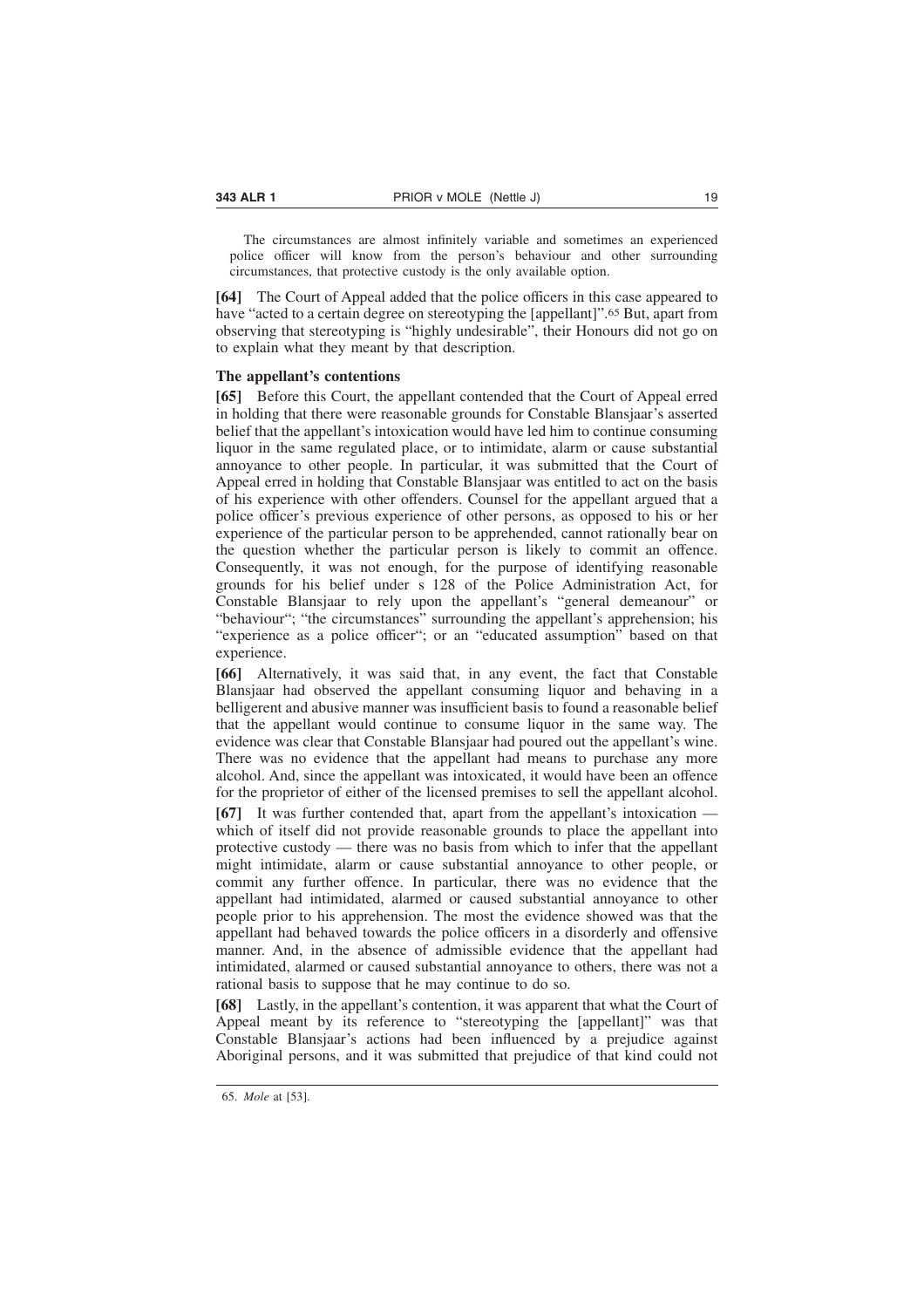ever be regarded as a reasonable basis for placing an offender into protective custody under s 128 of the Police Administration Act.

## **The appellant's behaviour and the circumstances surrounding his apprehension**

**[69]** The appellant's contentions as to the relevance of Constable Blansjaar's previous experience as a police officer should be rejected. A police officer may, and ordinarily is expected to, bring to bear his or her previous experience as an aid in the detection and policing of past and anticipated offending. Where past experience has taught that identified circumstances coincide with particular kinds of offending, it is logical and reasonable to infer that the occurrence of similar circumstances entails a possibility of coincident similar offending. 10

**[70]** The appellant's submission that the Court of Appeal suggested that Constable Blansjaar acted on the basis of racial stereotypes, and that such improper reasoning could not be excised from the belief upon which Constable Blansjaar acted, should also be rejected. The appellant did not contend before the Magistrate or the primary judge that Constable Blansjaar was prejudiced against Aboriginal persons. Nor did the appellant's counsel cross-examine Constable Blansjaar to the effect that his decision to apprehend the appellant was the product of such prejudice. In those circumstances, it was not open to the appellant to allege racial prejudice for the first time on appeal. Furthermore, whatever the Court of Appeal may have meant by "stereotyping", it does not appear to have involved prejudice. As has been seen, their Honours concluded that the belief Constable Blansjaar acted upon in apprehending the appellant was justified on the basis of the appellant's behaviour and Constable Blansjaar's experience, over a significant number of years, of similar offending.<sup>66</sup> 15 20 25

**[71]** Granted, experience may sometimes breed prejudice, which is regrettable. Prejudice is irrational and does not afford reasonable grounds for decision-making, and in the case of a police officer it is unacceptable. But knowledge born of experience is not irrational  $-$  it is empirical  $-$  and, depending on the experience of a police officer, may properly comprise a significant part of the officer's crime detection and prevention armoury. For example, a police officer might use knowledge based on previous experience to identify particular circumstances and behaviour that support a belief on reasonable grounds that observed individuals have engaged in a drug transaction.67 A further example was posed by counsel for the appellant in oral argument: it might be open to a police officer to believe on reasonable grounds that a visibly intoxicated person walking towards a car holding what appear to be keys to a car might be about to commit an offence of driving under the influence of alcohol.68 Accordingly, where a police officer encounters circumstances of a kind which, by reason of his or her previous experience, he or she rationally associates with an identified class of committed or anticipated offending, the occurrence of those circumstances may reasonably lead the officer to conclude that there is a significant probability of that identified class of offending taking 30 35 40 45

50

<sup>66.</sup> *Mole* at [53].

<sup>67.</sup> See and compare, for example, *Azar v Director of Public Prosecutions (NSW)* (2014) 239 A Crim R 75; [2014] NSWSC 132 at [38]–[39]; *R v Dam* (2015) 123 SASR 511; [2015] SASCFC 131 at [38]–[40].

<sup>68.</sup> See and compare *Davies v Waldron* [1989] VR 449; *Macdonald v Bain* 1954 SLT (Sh Ct) 30.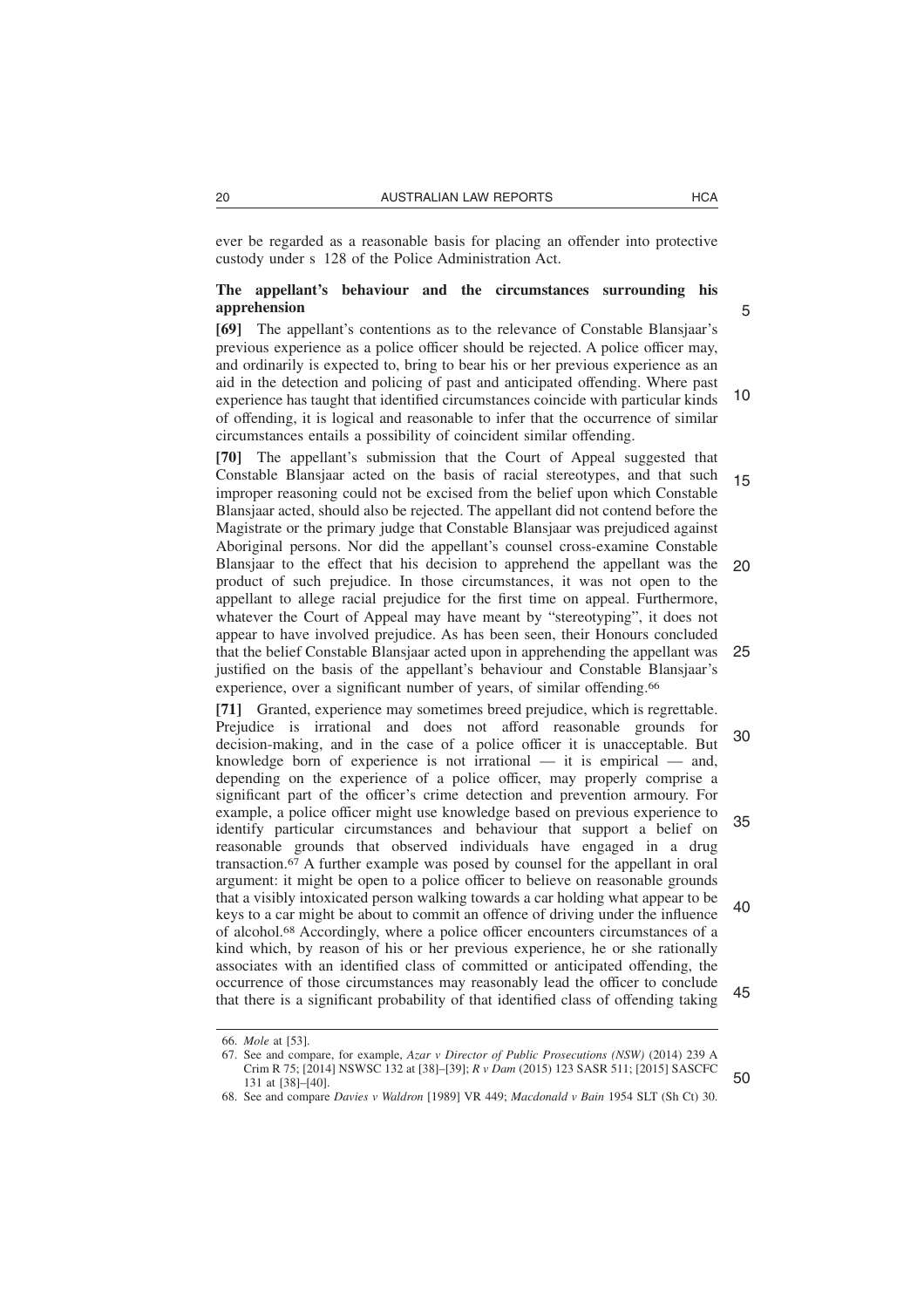place. As was observed by the United States Supreme Court in *Terry v Ohio*, 69 although little weight can be given to an officer's "inchoate and unparticularized suspicion or 'hunch'",70 due weight must be given to the specific reasonable inferences which a police officer is entitled to draw from the facts in light of his or her experience.71

**[72]** Contrary to the appellant's submissions, therefore, it is not correct that the only experience that could logically be regarded as indicative of how the appellant might behave was experience of how the appellant himself had behaved in the past. Nor was it necessary for Constable Blansjaar to identify precisely each fact and circumstance that he took into account, by inference or deduction, in forming the view that the appellant should be placed into protective custody. It was sufficient, for the purpose of the court's assessment of his evidence, for Constable Blansjaar to outline, as he did, his past experience and his pertinent observations of the appellant and the surrounding circumstances. As he deposed, he had 12 years of experience of the patterns of behaviour of people found drinking liquor in public places in close proximity to licensed premises, displaying aggressive and abusive behaviour indicative of intoxication and a consequent lack of judgment. His experience was that, despite being directed to stop, such persons would continue to consume liquor. In essential respects, the appellant was no different from those other offenders upon whom Constable Blansjaar's experience was based. The appellant was drunk, disinhibited, abusive and blatantly consuming liquor in a conspicuous public place in close proximity to licensed premises. Additionally, that particular place was known to Constable Blansjaar, from his experience as a police officer, as a site where liquor was consumed illegally. On those bases, Constable Blansjaar came to the view that the appellant would have continued to drink and behave as he had unless taken into protective custody.

**[73]** It is true that there was no direct evidence that the appellant had sufficient money to purchase more alcohol, or that one of the two licensed premises would have been prepared to sell it to him. But, even if he did not, and they would not, there was reason to suspect that the men with whom the appellant was sitting might keep him supplied. Granted, the test of reasonable grounds for a belief is objective.72 But, depending on the circumstances, belief may leave "something to surmise or conjecture".73 And, as was stated in *George v Rockett*74 while the objective circumstances necessary to found reasonable grounds to believe must point sufficiently to the subject matter of that belief, they need not be established on the balance of probabilities.

**[74]** Although it is unnecessary to decide, it may be that it was less likely the appellant would intimidate, alarm or cause substantial annoyance to others if he was not apprehended, than it was that he would continue to consume liquor in a regulated place. The only direct evidence that any person had been alarmed by the appellant's conduct up to the point of his apprehension was the evidence that

<sup>69. (1968) 392</sup> US 1 (*Terry*).

<sup>70.</sup> *Terry* at 27 per Warren CJ (delivering the opinion of the court).

<sup>71.</sup> See also *United States v Cortez* (1981) 449 US 411 at 418; *Illinois v Wardlow* (2000) 528 US 119 at 122–5.

<sup>72.</sup> *McKinnon v Secretary, Department of Treasury* (2006) 228 CLR 423; 229 ALR 187; 91 ALD 516; [2006] HCA 45 at [10] per Gleeson CJ and Kirby J.

<sup>73.</sup> *George v Rockett* (1990) 170 CLR 104 at 116; 93 ALR 483 at 491 (*George*).

<sup>74.</sup> *George* at CLR 116; ALR 491.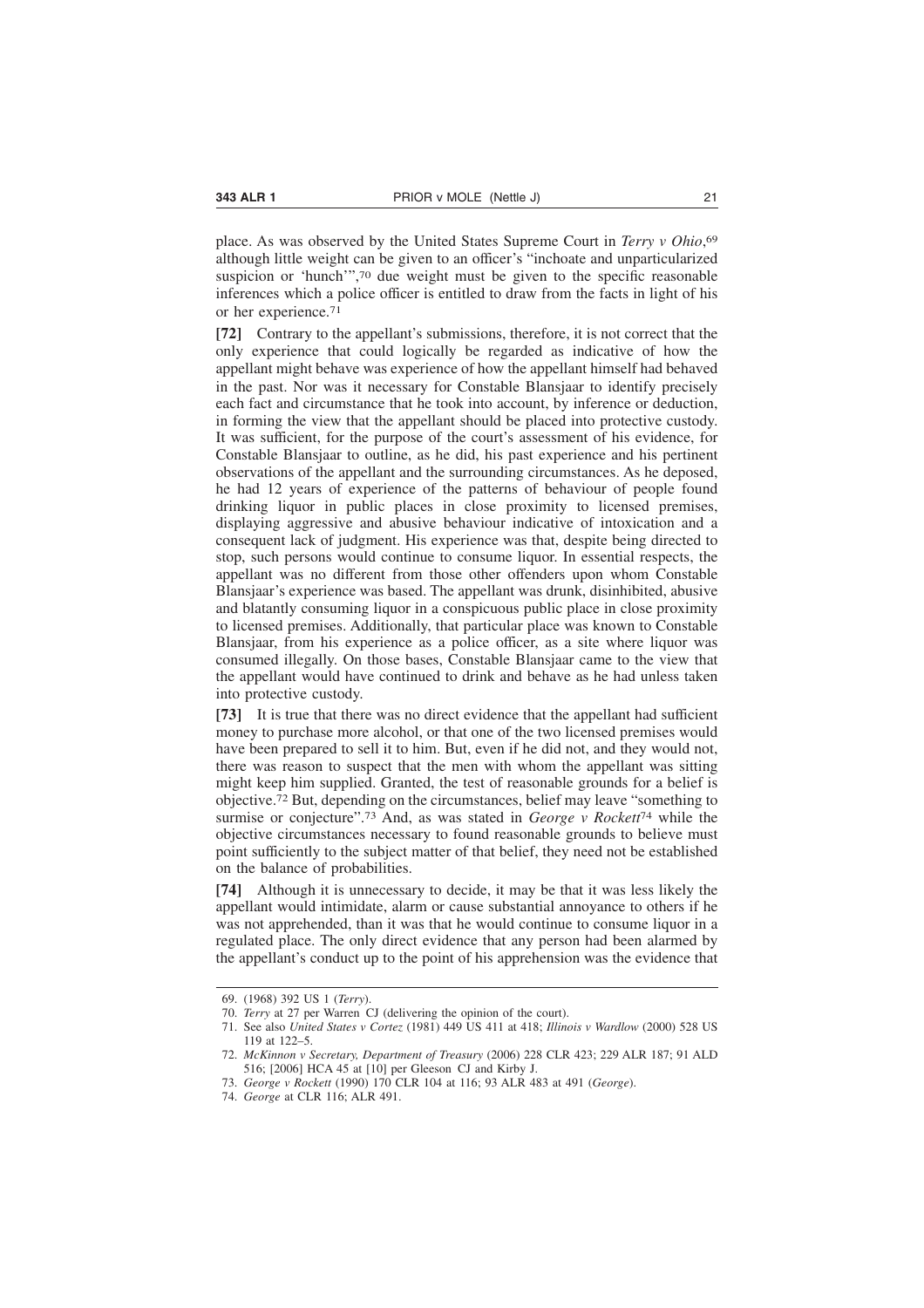two parents, appearing alarmed and concerned for their children, reacted to the way in which the appellant spoke to the police officers. Seemingly, that was more a reaction to what happened after the officers informed the appellant that he would be taken to the police station than to anything which the appellant had said or done before that point and, necessarily, before the point at which Constable Blansjaar formed the view that the appellant should be taken into protective custody.

**[75]** It is possible that, if the police had given the appellant an infringement notice and departed the scene, he would have continued to consume liquor in the same place but without causing further alarm or annoyance. But, at the same time, it would hardly be surprising or unreasonable to think that at least some members of the public, particularly the elderly or children, may be alarmed by an intoxicated person drinking in a public place on the footpath between licensed premises in a strip of shops in the middle of the afternoon, or that other members of the public may be substantially annoyed that such behaviour is permitted to continue after the intoxicated person has been expressly directed by police officers to cease and desist. That may be so regardless of whether the intoxicated person is aggressive or belligerent towards those members of the public directly. Police officers in Constable Blansjaar's position are warranted to take account of that possibility and to act accordingly. 10 15 20

## **Excess of power**

**[76]** Counsel for the appellant argued in the alternative that, if Constable Blansjaar had power under s 128 of the Police Administration Act to take the appellant into protective custody, the most likely anticipated further offence of 25 continuing to consume liquor in a regulated place was of such a minor nature that taking the appellant into custody on that basis was a disproportionate exercise of the power and, as such, an abuse of power.

**[77]** That argument should also be rejected. No doubt, where it is necessary for a police officer to deal with an offender in respect of a minor offence, a question will arise as to whether it is unreasonable for the police officer to arrest the offender rather than to proceed by way of summons. Several members of this Court made mention of that in *North Australian Aboriginal Justice Agency Ltd v Northern Territory*75 in relation to the power of detention under Div 4AA of Pt VII of the Police Administration Act. But, unlike Div 4AA of Pt VII, protective custody under s 128 is not directed to dealing with an offender in respect of offending which has already been committed. Section 128(1) was inserted, in its present form, into the Police Administration Act by the Alcohol Reform (Prevention of Alcohol-related Crime and Substance Misuse) Act 2011 (NT) with the express object of preventing the commission of alcohol-related offences, preventing the misuse of alcohol and protecting people from harm or nuisance resulting from the misuse of alcohol by others.76 It is consistent with the object of that legislation, and not excessive or unreasonable, that, where a police officer finds an offender in a drunk, disorderly and abusive state, drinking in a regulated place in contravention of the Liquor Act, in such circumstances that it appears on reasonable grounds that, unless the offender is taken into protective 30 35  $40$ 45

<sup>75. (2015) 256</sup> CLR 569; 326 ALR 16; [2015] HCA 41 at [99] per Gageler J, at [241] per Nettle and Gordon JJ.

<sup>76.</sup> Sections 3 and 84 of the Alcohol Reform (Prevention of Alcohol-related Crime and Substance Misuse) Act 2011 (NT). 50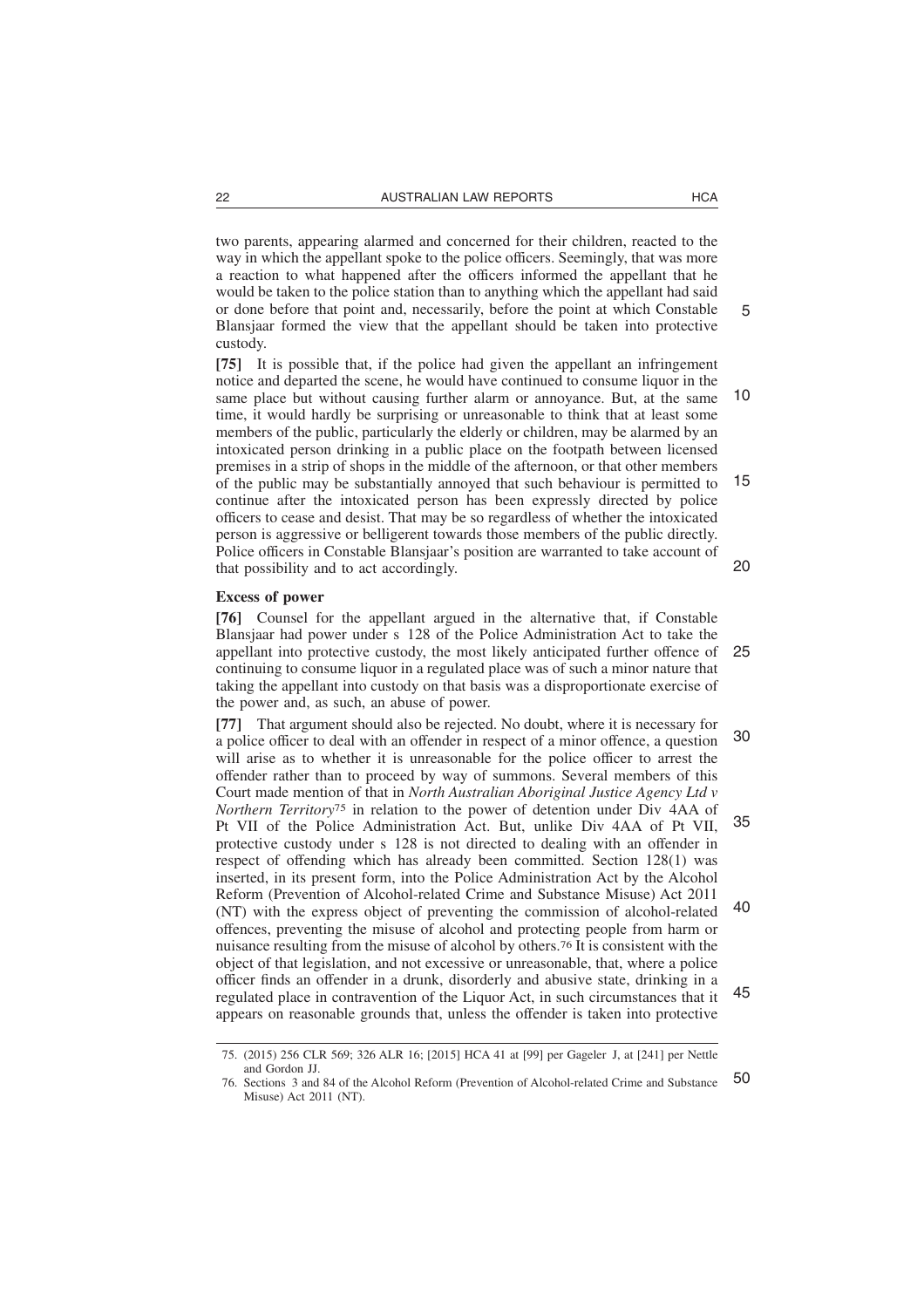custody, he or she may continue to drink there, a police officer is justified in taking the offender into protective custody for the protection of the offender and for the protection of others.

#### **Conclusion and orders**

**[78]** For these reasons, the appeal should be dismissed.

**[79] Gordon J.** Anthony Prior was in a public place — on the footpath in front of the Westralia Street shops in Darwin and between two shops that sold alcohol — drinking red wine. He was with two other Aboriginal men. He was intoxicated. As a police car drove past, he gestured to the police officers with the middle finger of his right hand (that is, he gave them "the bird") and shouted abuse at them.

**[80]** Constables Blansjaar and Fuss parked the car in front of the men and got out. Constable Blansjaar poured out the contents of the bottles of alcohol. Constable Fuss began writing out an infringement notice for Mr Prior for drinking alcohol in a regulated place and causing a nuisance contrary to s 101V of the Liquor Act (NT). The police asked Mr Prior to speak to them at their car and he walked to the police car. He was a bit unsteady on his feet but not staggering, smelled strongly of liquor, had bloodshot eyes and was dishevelled. In response to questions from the police about why he had given them "the bird" and abused them, Mr Prior was belligerent and aggressive, swore and slurred his words. Two parents nearby with their children told Constable Fuss that what they were hearing was not nice.

**[81]** Constable Blansjaar ("the Apprehending Officer") apprehended Mr Prior and took him into custody under s 128(1) of the Police Administration Act (NT) (the PA Act), which provides:

A member [of the Police Force77] may, without warrant, apprehend a person and take the person into custody if the member has reasonable grounds for believing:

- (a) the person is intoxicated; and
- (b) the person is in a public place or trespassing on private property; and
- (c) because of the person's intoxication, the person:
	- (i) is unable to adequately care for himself or herself and it is not practicable at that time for the person to be cared for by someone else; or
	- (ii) may cause harm to himself or herself or someone else; or
	- (iii) may intimidate, alarm or cause substantial annoyance to people; or
	- (iv) is likely to commit an offence.

**[82]** Mr Prior was charged with three offences for conduct that occurred following his apprehension. It was alleged that he unlawfully assaulted a police officer in the execution of the officer's duty contrary to s 189A of the Criminal Code (NT) when he spat twice on a sergeant whilst he was being placed in a caged vehicle ("count 2"). It was also alleged that he behaved in a disorderly manner in a public place contrary to s  $47(a)$  of the Summary Offences Act (NT) ("count 1"), and that he behaved in an indecent manner in a public place contrary to s 47(a) of the Summary Offences Act ("count 3") when he stood up in the back of the caged vehicle, unzipped his jeans, withdrew his penis and attempted to urinate on the police car occupied by the Apprehending Officer and Constable Fuss.

<sup>77.</sup> See s 4(1) of the PA Act.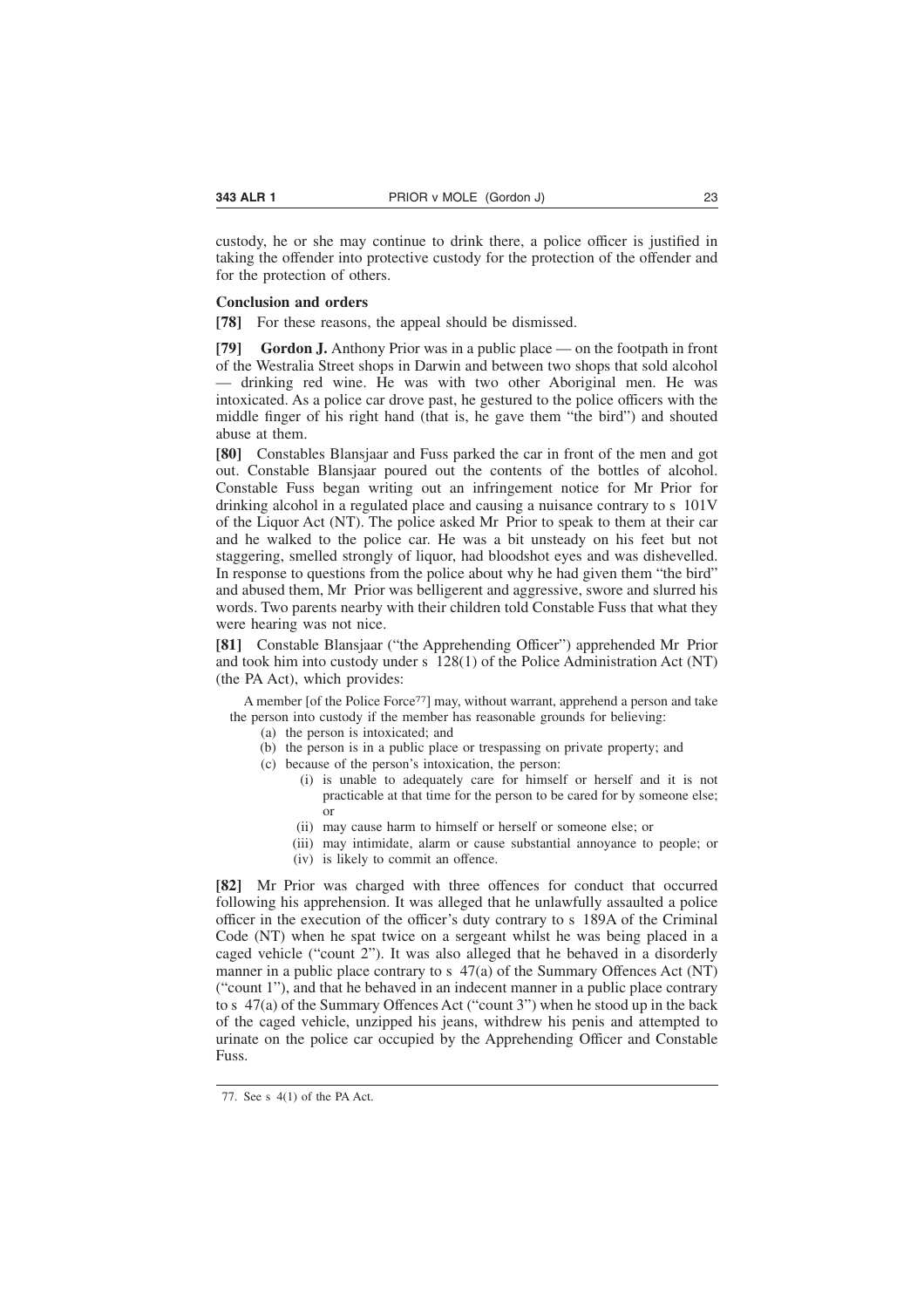**[83]** It was not contested that the elements of s 128(1)(a) and (b) of the PA Act were satisfied — Mr Prior was intoxicated in a public place. The central issue on appeal to this Court was whether, at the time of Mr Prior's apprehension under s 128(1) of the PA Act, the Apprehending Officer had reasonable grounds for believing that, because of Mr Prior's intoxication, Mr Prior may have "intimidate[d], alarm[ed] or cause[d] substantial annoyance to people" or was "likely to commit an offence" within the meaning of s  $128(1)(c)(iii)$  or s  $128(1)(c)(iv)$  of the PA Act.

**[84]** If the Apprehending Officer did not have that subjective belief and did not hold that subjective belief on reasonable grounds at the time he apprehended Mr Prior, Mr Prior's apprehension would not have been lawful. And if Mr Prior's apprehension was not lawful, then the respondent accepted both that the assaulted police officer would not have been acting in the execution of his duty when he was spat on,78 and that it was open for the evidence of all the charged conduct to be found inadmissible under s 138(1) of the Evidence (National Uniform Legislation) Act (NT) (the Evidence Act).79 10 15

**[85]** For the reasons that follow, the appeal to this Court should be dismissed. The apprehension of Mr Prior was lawful.

## **Decisions below**

**[86]** In the Court of Summary Jurisdiction, Mr Prior was acquitted of count 1 but convicted of counts 2 and 3. Mr Prior appealed against his convictions to the Supreme Court of the Northern Territory. That appeal was by way of rehearing.

**[87]** Southwood J held that Mr Prior's apprehension under s 128(1) was lawful.80 His Honour was not satisfied that the prosecution had proved that there were reasonable grounds for the Apprehending Officer to have formed the opinion that Mr Prior's behaviour at the time would intimidate, alarm or cause substantial annoyance to any other person.81 His Honour did make a finding that the prosecution had proved (a) that Mr Prior was intoxicated within the meaning of s 127A of the PA Act; (b) that there were reasonable grounds for the Apprehending Officer to believe that Mr Prior was intoxicated and, if the police left Mr Prior at the shops, he would likely commit an offence under s 101U of the Liquor Act for drinking in a regulated place; and (c) that the Apprehending Officer held the requisite belief.82 25 30 35

**[88]** However, Southwood J also held that the apprehension, while lawful, was ill-advised and unnecessary when regard was had to General Orders issued by the Commissioner of the Northern Territory Police, which provided that arrest was an "action of last resort".83 His Honour held that evidence of the charged conduct was therefore obtained in consequence of an impropriety, and that it should have been excluded under s 138(1) of the Evidence Act.<sup>84</sup> Accordingly, Southwood J allowed the appeal, set aside Mr Prior's convictions on counts 2 and 3 and acquitted him of those counts. 40

5

20

<sup>78.</sup> See *Coleman v Power* (2004) 220 CLR 1; 209 ALR 182; [2004] HCA 39 at [118]–[121]. 79. Compare *Parker v Comptroller-General of Customs* (2009) 252 ALR 619; 83 ALJR 494;

<sup>[2009]</sup> HCA 7 at [30].

<sup>80.</sup> *Prior v Mole* [2015] NTSC 65 (*Prior*) at [36].

<sup>81.</sup> *Prior* at [37].

<sup>82.</sup> *Prior* at [28], [36].

<sup>83.</sup> *Prior* at [48], [70]–[71].

<sup>84.</sup> *Prior* at [70]–[71].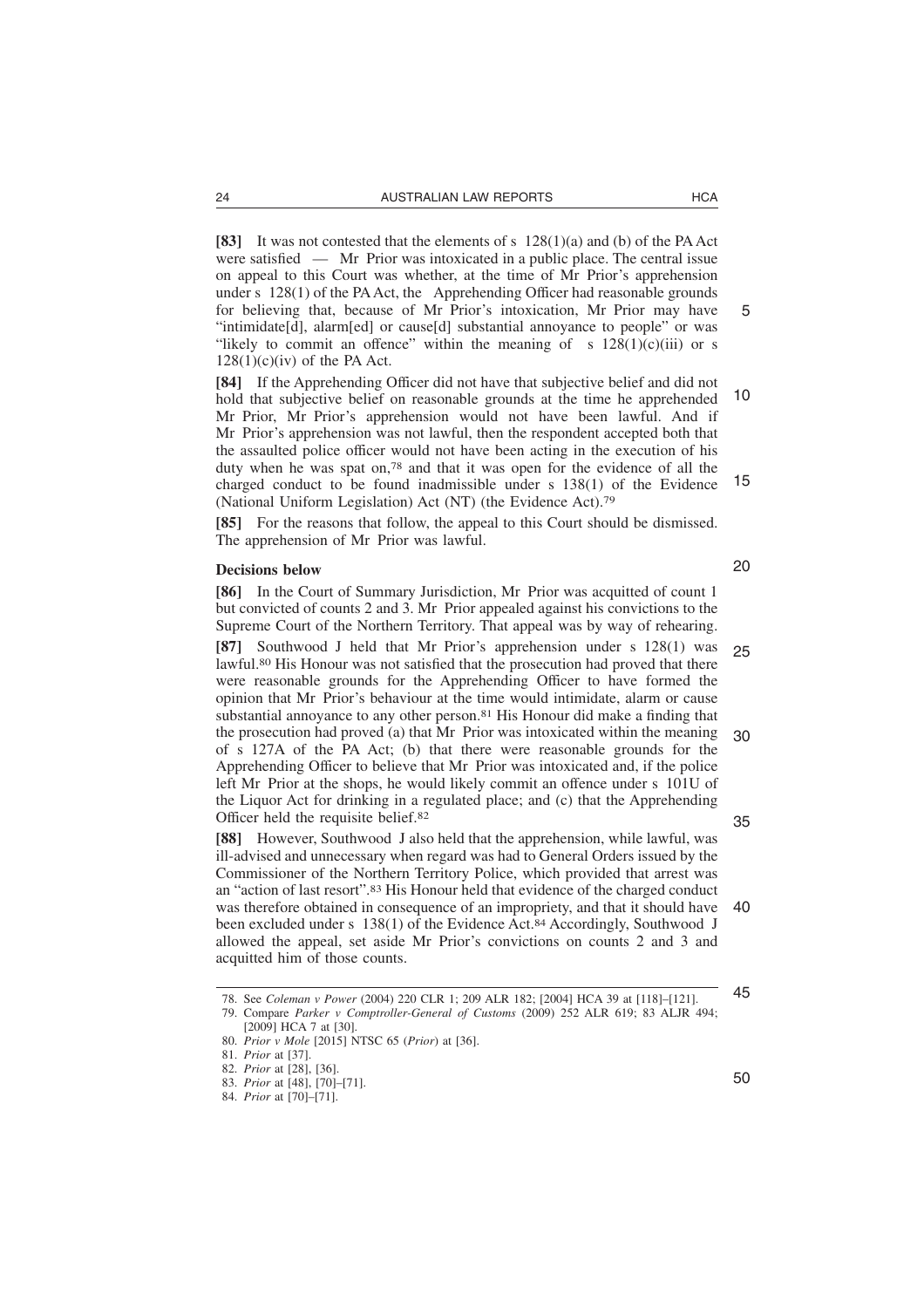**[89]** The prosecution appealed to the Court of Appeal of the Northern Territory. The Court of Appeal (Riley CJ, Kelly and Hiley JJ) allowed the appeal and reinstated the findings of guilt and the entry of conviction on counts 2 and 3. Among other findings, the Court of Appeal rejected Southwood J's conclusion in respect of impropriety under s 138(1).85 That issue was not the subject of a grant of special leave to appeal to this Court. The ground of appeal in this Court in relation to the Evidence Act is limited to whether the apprehension was unlawful and therefore "in contravention of an Australian law" within the meaning of s 138(1) of the Evidence Act.

## **Statutory framework**

**[90]** Section 128 is in Pt VII of the PA Act, which deals with police powers. Division 3 of that Part is titled "Arrest", while Div 4 — which contains s 128 — is titled "Apprehension without arrest".

**[91]** The text of s 128(1) has been set out earlier. For the purposes of Div 4 of Pt VII, s 127A provides that "a person is *intoxicated* if: (a) the person's speech, balance, coordination or behaviour appears to be noticeably impaired; and (b) it is reasonable in the circumstances to believe the impairment results from the consumption or use of alcohol or a drug".

**[92]** As stated earlier, there is no dispute that s 128(1)(a) was satisfied. There is also no dispute that Mr Prior was in a "public place" and that  $s$  128(1)(b) was satisfied.

**[93]** That leaves s  $128(1)(c)$ . If s  $128(1)(a)$  and (b) are satisfied, a member of the Police Force may apprehend a person and take the person into custody if the member has reasonable grounds for believing, because of the person's intoxication, the person satisfies one of the criteria in s  $128(1)(c)(i)$  to (iv).

**[94]** At the time of the apprehension, the member must hold a relevant subjective belief and that subjective belief must be based on identifiable grounds and those grounds must be reasonable.86 It is necessary to say something further about each of these matters.

## *Subjective belief*

**[95]** As already noted, the member must hold a relevant subjective belief. But it is important to stress that the belief held by the member must be that, *because of the person's intoxication*, one of the matters set out in s 128(1)(c) is engaged. It is not enough that a member have the belief that a person "may intimidate, alarm or cause substantial annoyance to people" or "is likely to commit an offence". The belief held by the member must be that, *because of the person's intoxication*, the person "may intimidate, alarm or cause substantial annoyance to people" or "is likely to commit an offence".

**[96]** The importance of the link between the person's intoxication and the matters in s  $128(1)(c)$  is reinforced by s 129. Subject to the other provisions in Div 4 of Pt VII, s 129 limits the period of detention for a person apprehended and taken into custody under s 128(1). The person can be held in custody "only for so long as it reasonably appears to the member of the Police Force in whose custody [they are] held that the person remains intoxicated".87 Once it

<sup>85.</sup> *Mole v Prior* (2016) 36 NTLR 171; 304 FLR 418; [2016] NTCA 2 (*Mole*) at [54]–[56].

<sup>86.</sup> See *Stuart v Kirkland-Veenstra* (2009) 237 CLR 215; 254 ALR 432; [2009] HCA 15 at [56]. 87. Section 129(1) of the PA Act.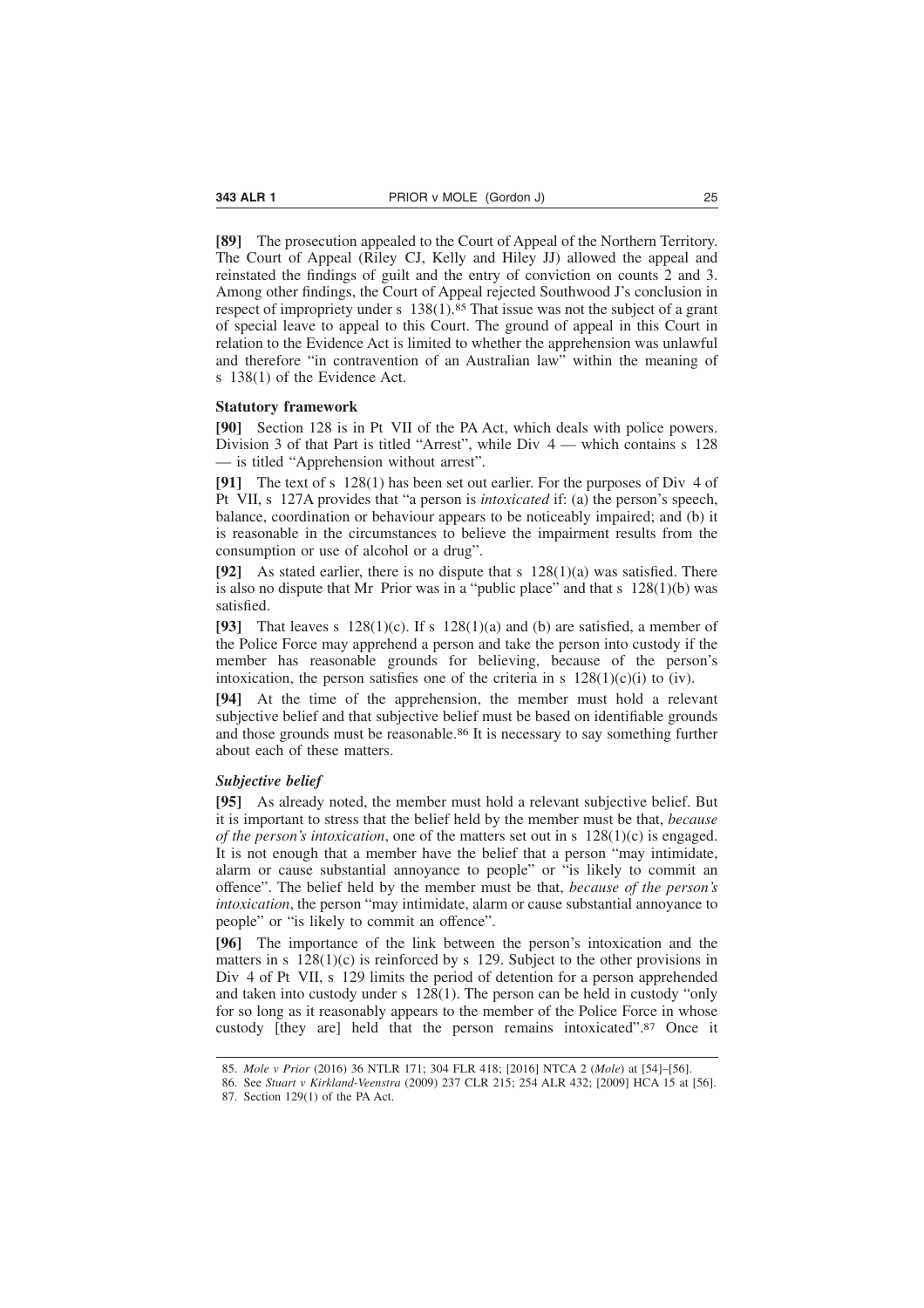"reasonably appears ... that the person is no longer intoxicated", the person must be released from custody.88 Section 129, together with s 130 — which prohibits a person from being charged with an offence or questioned in relation to an offence while in custody after apprehension under  $s$  128(1) — reflects the "evident protective function served by Div 4":89 the evident function being both the protection of an intoxicated person from themselves and the protection of other people; the protection being necessary because of certain things the intoxicated person is unable to or might do as a result of their intoxication.

#### *Reasonable grounds*

**[97]** Next, for the member to have the power to apprehend a person under s 128(1), the member must have "reasonable grounds" for holding the requisite belief.

**[98]** When a statute prescribes that there must be "reasonable grounds" for a state of mind, it requires the existence of facts sufficient to induce that state of mind in a reasonable person.90 It is an objective test.91 The question is not whether the relevant person thinks they have reasonable grounds.<sup>92</sup> 15

**[99]** In explaining the connection between the "reasonable grounds" and the requisite "belief", this Court in *George v Rockett* stated:93

The objective circumstances sufficient to show a reason to believe something need to point more clearly to the subject matter of the belief, but that is not to say that the objective circumstances must establish on the balance of probabilities that the subject matter in fact occurred or exists: the assent of belief is given on more slender evidence than proof.

**[100]** Belief is not certainty. "Belief is an inclination of the mind towards assenting to, rather than rejecting, a proposition and the grounds which can reasonably induce that inclination of the mind may, depending on the circumstances, leave something to surmise or conjecture".94

**[101]** Those considerations are important in this appeal. The matters set out in s 128(1)(c)(iii) and (iv) are the "subject matter" of the belief. That subject matter necessarily involves an element of opinion and judgment<sup>95</sup> — a predictive opinion and judgment about what the person (here, Mr Prior) *may* or is *likely* to do in the future. That opinion and judgment is related to, but separate from, the objective facts and circumstances. Together, they constitute all of the relevant circumstances for assessing the reasonableness of the grounds. Accordingly, when considering whether there were reasonable grounds for the relevant belief for the purposes of s  $128(1)(c)(iii)$  and (iv), matters of both fact and opinion must be considered.96 35 40

45

20

クら

30

5

10

<sup>88.</sup> Section 129(2) of the PA Act.

<sup>89.</sup> *North Australian Aboriginal Justice Agency Ltd v Northern Territory* (2015) 256 CLR 569; 326 ALR 16; [2015] HCA 41 (*NAAJA*) at [69].

<sup>90.</sup> *George v Rockett* (1990) 170 CLR 104 at 112; 93 ALR 483 at 488 (*George*). 91. *McKinnon v Secretary, Department of Treasury* (2006) 228 CLR 423; 229 ALR 187; 91 ALD 516; [2006] HCA 45 (*McKinnon*) at [10].

<sup>92.</sup> *McKinnon* at [10].

<sup>93.</sup> *George* at CLR 116; ALR 491.

<sup>94.</sup> *George* at CLR 116; ALR 491.

<sup>95.</sup> See *McKinnon* at [12].

<sup>96.</sup> See *McKinnon* at [12].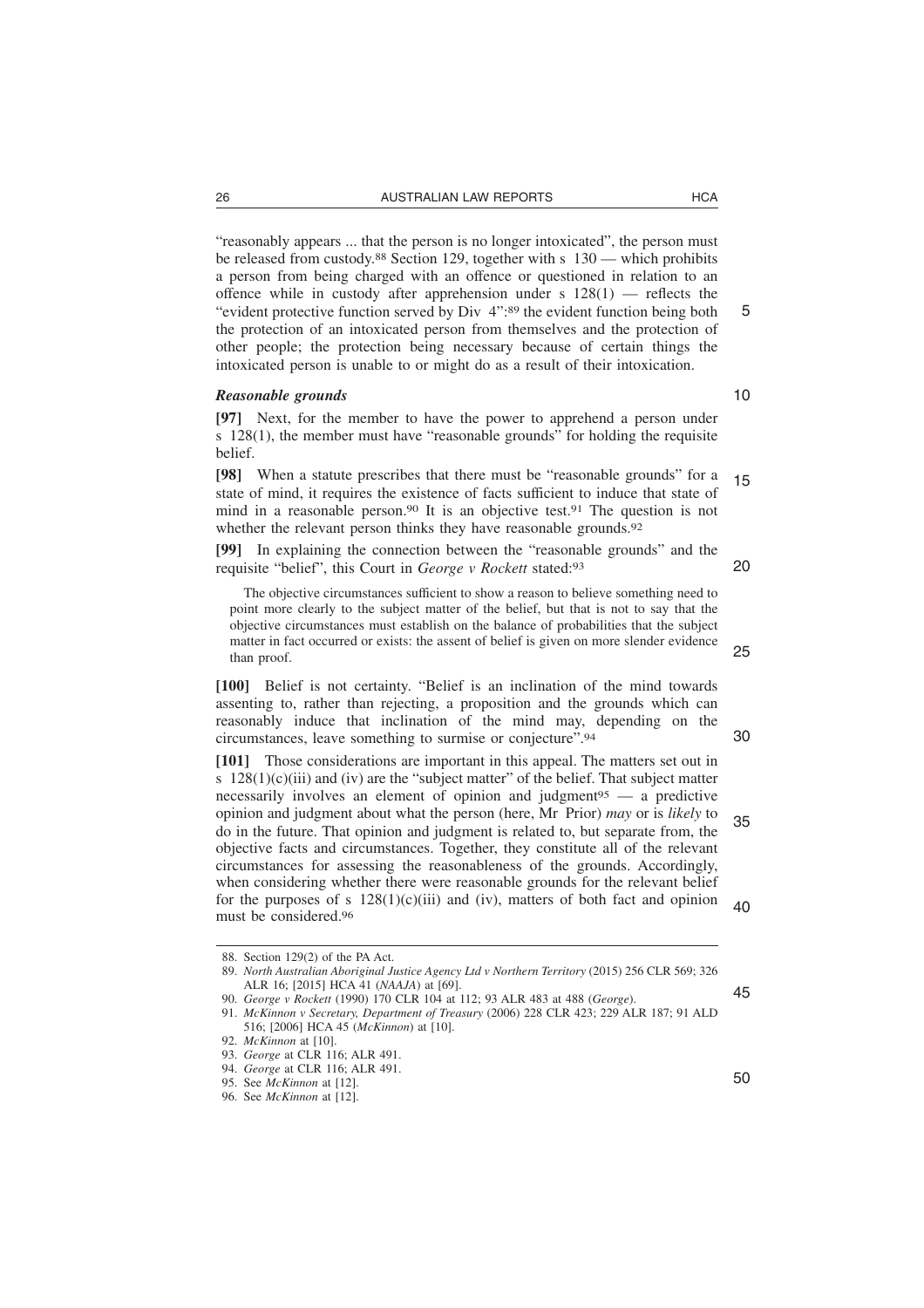## **Apprehending officer's decision**

**[102]** That the Apprehending Officer had formed a subjective belief, and the content of that subjective belief, were not in dispute. The subjective belief has been set out earlier in these reasons.97

**[103]** Further, there was no dispute that the Apprehending Officer's decision to apprehend Mr Prior under s 128(1) of the PA Act was based on three circumstances:

- (1) the behaviour of Mr Prior at the relevant time, which was aggressive, abusive and indicative of intoxication, displayed a lack of judgment and included drinking in a public place in the presence of police;98
- (2) the Apprehending Officer's experience over many years of the patterns of behaviour of people found intoxicated, drinking in the daytime in public areas close to liquor outlets, and displaying similar behaviour to that of Mr Prior;99 and
- (3) the presence of members of the public who appeared to be alarmed by Mr Prior's actions.100

**[104]** Against that background, it is necessary to turn to consider s  $128(1)(c)(iii)$  and (iv) separately. It is appropriate to consider subpara (iv) before subpara (iii).

## **"Likely to commit an offence" — Section 128(1)(c)(iv)**

**[105]** Were there reasonable grounds for the Apprehending Officer to form the belief that Mr Prior, because of his intoxication, was likely to commit an offence?

**[106]** First, it is necessary to identify the offence. For the purpose of s  $128(1)(c)(iv)$ , "offence" is relevantly defined to include "a crime, a felony, a misdemeanour and any offence triable summarily" and includes "an offence against a law ... of the Territory".101 The offence relied on in this appeal was that provided by s  $101U(1)$  of the Liquor Act. Under s  $101U(1)$  of the Liquor Act, "[a] person commits an offence if the person consumes liquor at a regulated place". A "regulated place" relevantly includes a place that is within 2km of licensed premises and is in a public place.<sup>102</sup>

**[107]** The circumstances and matters on which the Apprehending Officer relied in forming the subjective belief that Mr Prior, because of his intoxication, was likely to commit an offence against s  $101U(1)$  of the Liquor Act have been set out earlier.103 Those circumstances and matters must be considered together.104

**[108]** Mr Prior submitted that the Apprehending Officer's reference to, and reliance on, Mr Prior's "general demeanour", his "behaviour" and "the circumstances" were not sufficiently particularised to rationally bear upon the matters in s  $128(1)(c)(iii)$  or s  $128(1)(c)(iv)$ . That submission should be rejected. The circumstances and matters identified by the Apprehending Officer would induce a reasonable person to be inclined to accept, rather than reject, the

<sup>97.</sup> See [87] above.

<sup>98.</sup> *Mole* at [53], [62], [72].

<sup>99.</sup> *Mole* at [53], [74].

<sup>100.</sup> *Prior* at [27]. See also *Mole* at [62].

<sup>101.</sup> Section 116(6) of the PA Act.

<sup>102.</sup> Section  $101T(1)(a)$  of the Liquor Act.

<sup>103.</sup> See [103] above.

<sup>104.</sup> *McKinnon* at [12].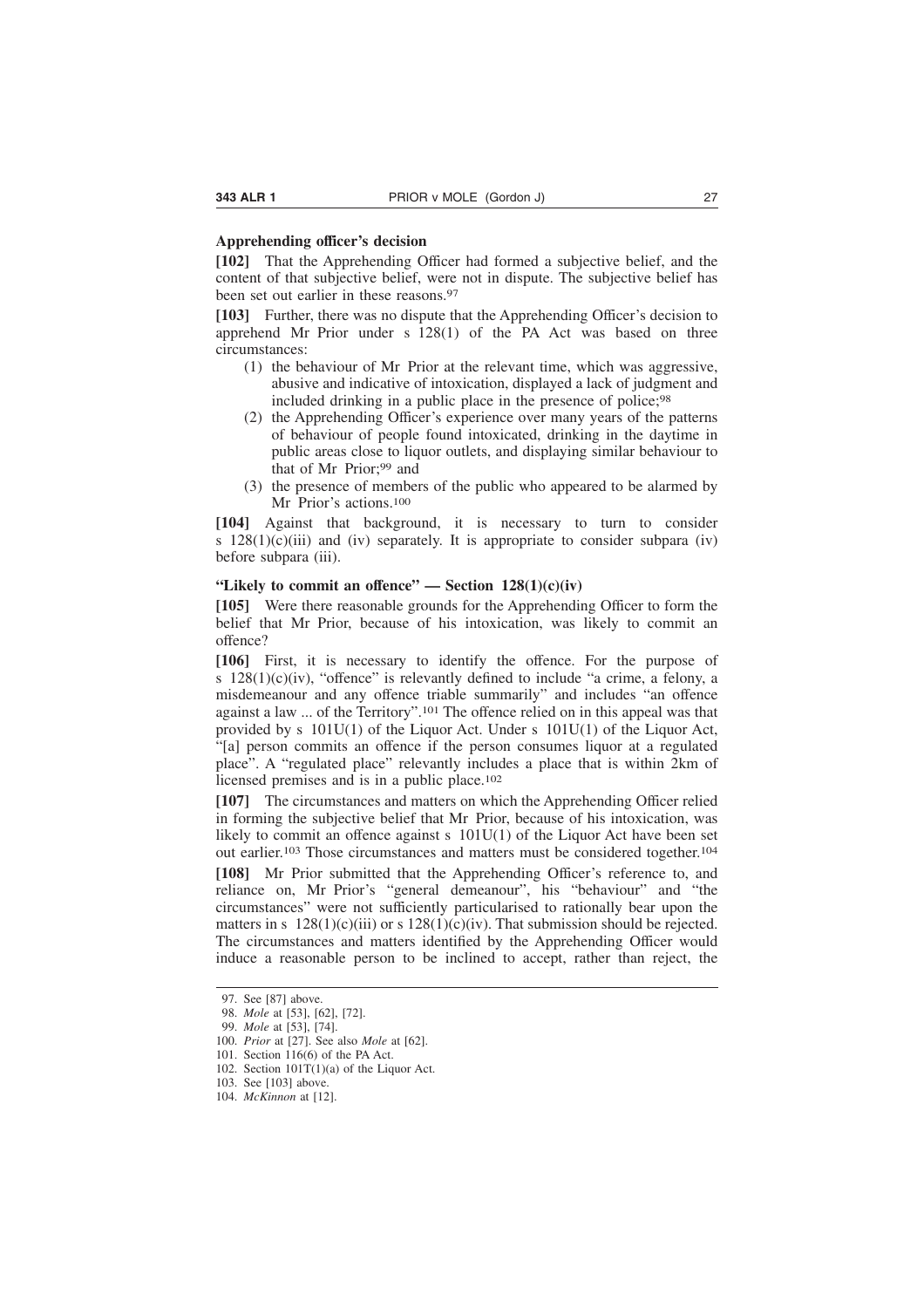proposition that Mr Prior, because of his intoxication, was likely to commit an offence of drinking alcohol in a regulated place contrary to s 101U(1) of the Liquor Act.

**[109]** First, there were the observations that the Apprehending Officer made of Mr Prior. Mr Prior was intoxicated. He was aggressive and abusive. He swore at the police. His judgment was impaired. There is no dispute that, prior to his apprehension, Mr Prior was drinking liquor in a regulated place and that he was committing an offence against s 101U(1) of the Liquor Act. Even though it is an offence to sell liquor to a person who is drunk,105 there were two bottle shops nearby where liquor was available to be purchased.

**[110]** But, of course, that was not all. The Apprehending Officer relied upon his 12 or 13 years' experience as a police officer to predict that there was a good chance that if the police left, Mr Prior would simply purchase more alcohol at the bottle shop 20 metres away and continue drinking. The Apprehending Officer did not know Mr Prior before the incident, but made an "educated assumption", based on Mr Prior's behaviour, the circumstances and his own experience, that it was "most likely" that Mr Prior would have purchased more alcohol when the police left. The Apprehending Officer's prior policing experience was *a*, not *the*, basis for his belief. Moreover, the Apprehending Officer's prior policing experience was not relied upon in a vacuum. It was experience relied upon in the context of Mr Prior's "general demeanour", his "behaviour" and "the circumstances". 15 20

**[111]** And it must be recalled that the Apprehending Officer's reference to and reliance on Mr Prior's "general demeanour", his "behaviour" and "the circumstances" occurred in the context of the Apprehending Officer considering what activities Mr Prior "may" or was "likely to" engage in within a relatively short space of time after police left the scene. It was a predictive judgment. It was dealing with what might happen, not what would certainly happen. 25

**[112]** The behaviour that the Apprehending Officer predicted — drinking alcohol in a regulated place — was what Mr Prior had been doing. Mr Prior was intoxicated and his judgment was noticeably impaired. As the Court of Appeal found, an absence of evidence that Mr Prior had the means to purchase more alcohol, or that it would be sold to him despite his intoxication, did not deny the existence of the relevant belief<sup>106</sup> or suggest that the grounds relied on by the Apprehending Officer were not sufficient to induce that state of mind in a reasonable person. 30 35

**[113]** Mr Prior submitted that the inclusion in the "reasonable grounds" for the relevant belief of the Apprehending Officer's prior policing experience of persons who "exhibited similar characteristics" to Mr Prior was impermissible on two bases. First, it was an irrelevant and improper consideration because, given the very short period of contact between the Apprehending Officer and Mr Prior, there was an inference open to be drawn that the Apprehending Officer had "stereotyped" Mr Prior; and, second, there was an absence of particulars of the Apprehending Officer's experience to provide any basis for relying on that experience. In respect of the second basis of his submission, Mr Prior accepted that an apprehending officer could rely upon their experience but submitted that 40

10

5

<sup>105.</sup> See s 102 of the Liquor Act. "[D]runk" is defined in s 7 of the Liquor Act relevantly identically to "intoxicated" in s 127A of the PA Act. 50

<sup>106.</sup> *Mole* at [69]–[70].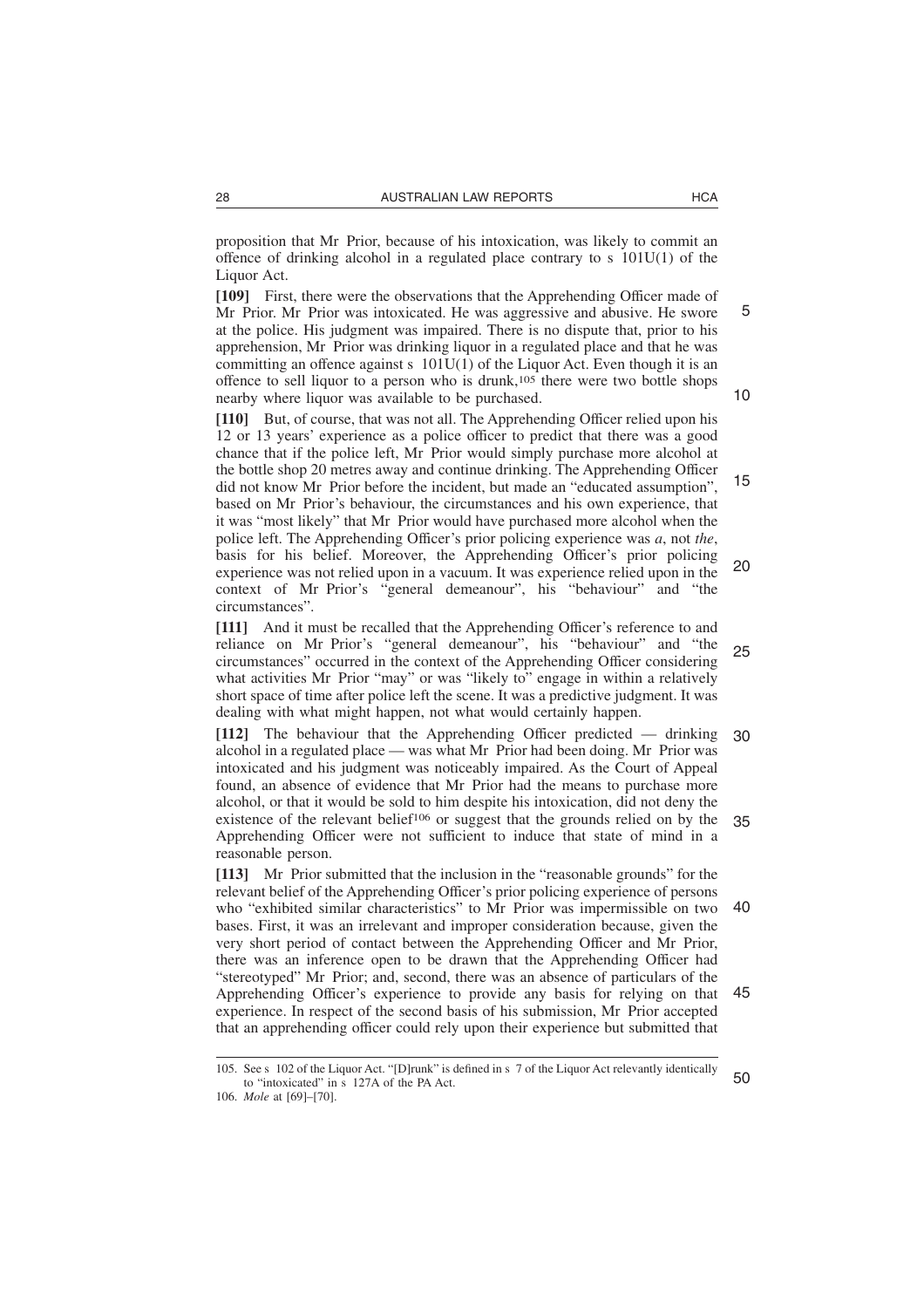the experience might not assist in establishing that the grounds were reasonable. Both of those contentions should be rejected.

[114] Mr Prior did not contend at trial that the Apprehending Officer "stereotyped" Mr Prior, and did not cross-examine the Apprehending Officer about Mr Prior's "characteristics" or how they were relevant to or affected the Apprehending Officer's belief. In particular, it was not contended at trial, and it was not put to the Apprehending Officer in cross-examination, that Mr Prior was apprehended, or treated in a particular manner, because he was an Aboriginal person. Questions about Mr Prior's characteristics and how they were relevant to or affected the Apprehending Officer's belief (if at all) should have been addressed and considered at trial. The same is true for issues of whether the Apprehending Officer turned his mind to consider options other than apprehending Mr Prior, such as asking Mr Prior about his personal circumstances — for example, where he lived and whether someone was able to collect him; those being issues that are said to be relevant to Mr Prior's submission that his apprehension was a disproportionate exercise of the power under s 128(1). That submission is considered below.

**[115]** Put another way, the power of the police to apprehend a person under s 128(1) is only to be exercised for the purposes for which the power is granted and, therefore, only for a legitimate reason.107 If the apprehension is unlawful, then actions in assault, trespass and false imprisonment may lie.108

**[116]** These kinds of facts and matters may be relevant in assessing whether an apprehension under s 128(1) was lawful and, in particular, in identifying an apprehending officer's subjective belief, the grounds on which that belief was held and whether those grounds were reasonable. And if these kinds of facts and matters are considered relevant, then they should be raised at trial and the apprehending officer should be cross-examined about them.

**[117]** The matter may be tested this way. If a police officer sees a person who is drinking alcohol in public, apparently intoxicated, aggressive and abusive and displaying the lack of judgment associated with being intoxicated, and, having poured that person's alcohol down the gutter, that officer concludes that it is likely that the intoxicated person will endeavour to obtain more alcohol to keep drinking, that may be described as a predictive opinion and judgment based on the police officer's own observations and some assumptions about the human behaviour of intoxicated persons.

**[118]** That was what occurred here. The decision of the Apprehending Officer to place Mr Prior in custody under s 128(1) was based on Mr Prior's behaviour at the time, described above. That behaviour not only was observed by the Apprehending Officer but was directed at him and the other police officer. Then, by reference to the Apprehending Officer's prior policing experience, the Apprehending Officer predicted what a person exhibiting that kind of behaviour may do, or was likely to do, in the near future. The contention that there was an absence of particulars of the Apprehending Officer's experience to provide any basis for relying on that experience should be rejected.109

**[119]** Mr Prior's apprehension was lawful. His appeal should be dismissed.

<sup>107.</sup> Compare *NAAJA* at [241].

<sup>108.</sup> Compare *NAAJA* at [241].

<sup>109.</sup> See [110] above.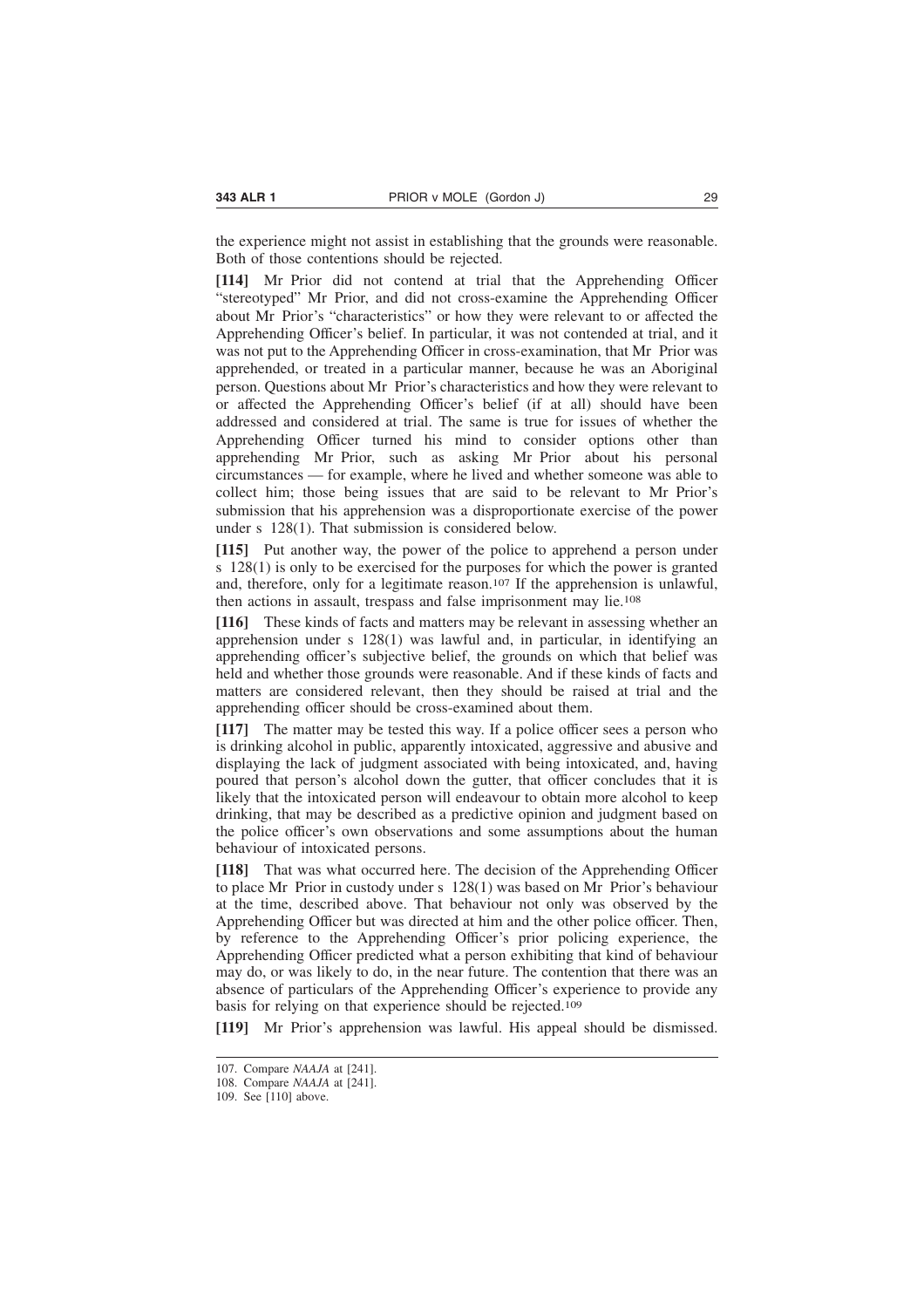## **May intimidate, alarm or cause substantial annoyance to people" — Section 128(1)(c)(iii)**

[120] Although it is strictly unnecessary to consider whether there were reasonable grounds for the Apprehending Officer to form the further belief that Mr Prior, because of his intoxication, might intimidate, alarm or cause substantial annoyance to people, it is appropriate to make the following observations.

**[121]** In the Supreme Court, Southwood J referred to the fact that the Apprehending Officer's evidence was that he had formed the opinion that Mr Prior's behaviour at the time would intimidate, alarm or cause substantial annoyance to any other person and there were members of the public present.110 The behaviour referred to and relied upon by the Apprehending Officer was that, in response to questions from the police about why Mr Prior had given them "the bird", he abused them, was belligerent and aggressive, swore and slurred his words.

**[122]** However, Southwood J went on to note that Mr Prior's behaviour "seem[ed] to have been solely directed at the police who were not alarmed or intimidated".111 The facts suggest that his behaviour was a direct consequence of being questioned by the police. Indeed, one of the key reasons the officers stopped him initially was that Mr Prior gave them "the bird" and abused them as they drove past. Before the arrival of the police, there had been no complaints or reports about the behaviour of Mr Prior. 20

**[123]** The Court of Appeal noted that the initial abuse and gesture to the police car was "unprovoked".112 The Court of Appeal considered that this was a basis on which the relevant belief could be formed because Mr Prior might "similarly confront others passing by or entering and leaving the shops".113 But the evidence was that, when asked by the police why he gave them "the bird", Mr Prior swore at them and said it was because "you gave me the finger last week".114 Mr Prior's behaviour was directed towards the police. He had done nothing to indicate that he would engage in similar behaviour with people who were not the police. 25 30

**[124]** There was no evidence upon which a reasonable person would be induced to be inclined to accept, rather than reject, the proposition that Mr Prior may intimidate, alarm or cause substantial annoyance to others because of his intoxication. There was no evidence upon which the condition in s  $128(1)(c)(iii)$ could have been satisfied. 35

[125] But for the reliance on s  $128(1)(c)(iv)$ , Mr Prior's apprehension would have been unlawful.

## **Exercise of s 128(1) power did not exceed limits of power**

**[126]** Mr Prior submitted that, even if the pre-conditions to the exercise of the power of apprehension under s  $128(1)(c)(iii)$  or s  $128(1)(c)(iv)$  were satisfied, his apprehension under s 128(1) of the PA Act was a disproportionate exercise of power that exceeded the purpose for which the statutory power was conferred, 45

5

10

<sup>110.</sup> *Prior* at [28], [36].

<sup>111.</sup> *Prior* at [27].

<sup>112.</sup> *Mole* at [62].

<sup>113.</sup> *Mole* at [62].

<sup>114.</sup> *Prior* at [20].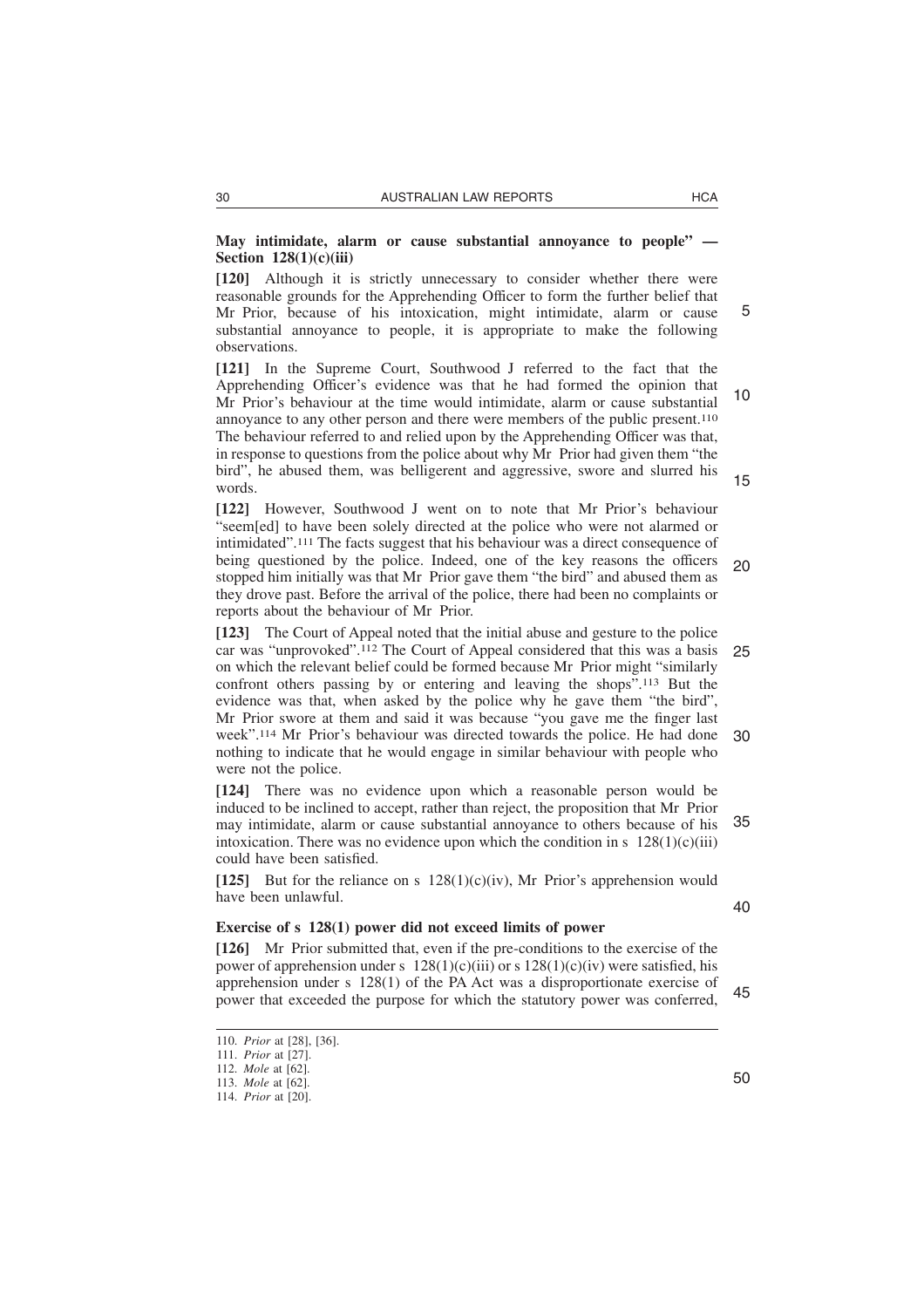and was therefore unreasonable, an abuse of power and not a proper exercise of that power. That submission should also be rejected.

**[127]** The Apprehending Officer was required to, and did, identify his subjective belief. That belief was required to be held on "reasonable grounds". The requirement that there be "reasonable grounds" opens "many administrative decisions to judicial review and precludes the arbitrary exercise of many statutory powers".115

**[128]** The legal standard of reasonableness is the standard indicated by the proper construction of the statute in issue.116 Put another way, "[e]very statutory discretion is confined by the subject matter, scope and purpose of the legislation under which it is conferred".117 And, of course, an inference of unreasonableness may be objectively drawn even where a particular error in reasoning cannot be identified.118

**[129]** But judicial review for unreasonableness is not a vehicle for challenging a decision on the basis that the decision-maker has given insufficient or excessive consideration to some matters or has made an evaluative judgment with which a court disagrees even though that judgment was rationally open to the decision-maker.119 And it does not provide a mechanism for later seeking to challenge a decision that, for whatever reason, was not challenged on particular grounds at trial.

[130] Unlike the "ill-defined" discretion considered by this Court in *Li*,<sup>120</sup> s 128(1) of the PA Act specifies mandatory pre-conditions for the exercise of the power. Those mandatory pre-conditions do not include the seriousness of the likely future offence or an officer's options to address a person's past behaviour. That is not surprising. The purpose of the apprehension power in s 128(1) is to prevent the commission of alcohol-related offences and the misuse of alcohol, and to protect people from harm or nuisance resulting from misuse of alcohol.121 The power has both a protective and a preventative function. An exercise of the power for the purpose of preventing an intoxicated person, because of their intoxication, from possibly intimidating, alarming or causing substantial annoyance to people or from likely future consumption of alcohol in a regulated place is, upon the true construction of s 128(1) of the PA Act, within the bounds of legal reasonableness and a proper exercise of the power. That is what occurred here.

<sup>115.</sup> *George* at CLR 112; ALR 488 citing *Attorney-General of Saint Christopher, Nevis and Anguilla v Reynolds* [1979] 3 All ER 129; [1980] AC 637.

<sup>116.</sup> *Minister for Immigration and Citizenship v Li* (2013) 249 CLR 332; 297 ALR 225; 139 ALD 181; [2013] HCA 18 (*Li*) at [67].

<sup>117.</sup> *Li* at [23]; see also at [67], [90].

<sup>118.</sup> *Li* at [68].

<sup>119.</sup> *Li* at [30].

<sup>120.</sup> At [67].

<sup>121.</sup> See s 3(1)(a), (b) and (d) of the Alcohol Reform (Prevention of Alcohol-related Crime and Substance Misuse) Act 2011 (NT). Section 128(1) of the PA Act in its current form was inserted by s 84 of the 2011 Act as a "consequential amendment" to the reforms introduced by that Act. See also Northern Territory, Legislative Assembly, *Parliamentary Debates* (Hansard), 30 March 2011.